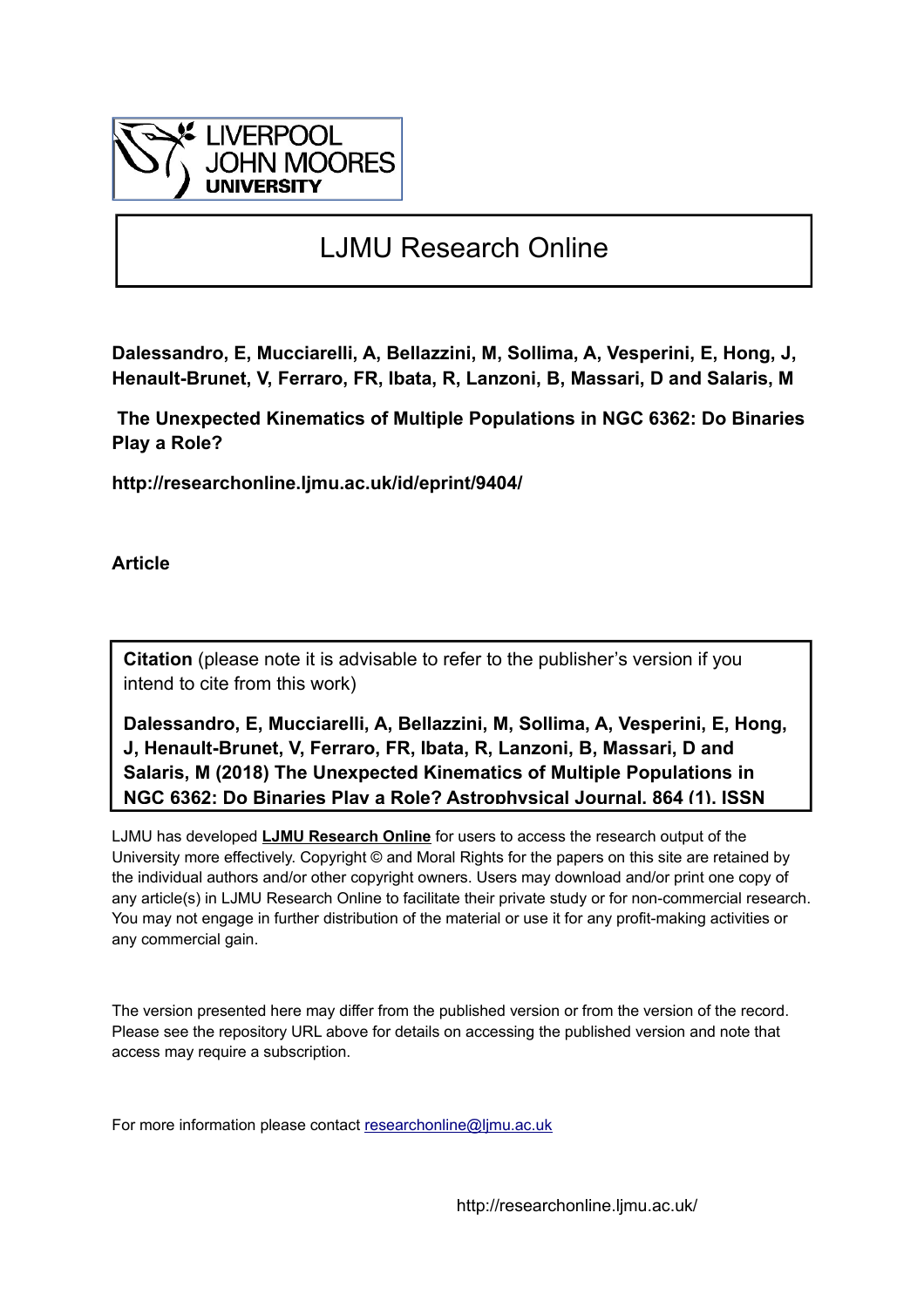## THE UNEXPECTED KINEMATICS OF MULTIPLE POPULATIONS IN NGC 6362: DO BINARIES PLAY A ROLE?[∗](#page-1-2)

E. DALESSANDRO,<sup>1</sup> A. MUCCIARELLI,<sup>2,1</sup> M. BELLAZZINI,<sup>1</sup> A. SOLLIMA,<sup>1</sup> E. VESPERINI,<sup>3</sup> J. HONG,<sup>3,4</sup> V. HÉNAULT-BRUNET.<sup>5</sup> F.R. FERRARO,<sup>2,1</sup> R. IBATA,<sup>6</sup> B. LANZONI,<sup>2,1</sup> D. MASSARI,<sup>7</sup> AND M. SALARIS<sup>8</sup>

<sup>1</sup> INAF-Astrophysics and Space Science Observatory, Via Gobetti 93/3 40129 Bologna - Italy

 $2$ Dipartimento di Fisica & Astronomia, Universitá degli Studi di Bologna, Via Gobetti 93/2 40129 Bologna - Italy

 $3$ Department of Astronomy, Indiana University, Swain West, 727 E. 3rd Street, IN 47405 Bloomington - USA

<sup>4</sup>Kavli Institute for Astronomy and Astrophysics, Peking University, Yi He Yuan Lu 5, HaiDian District, Beijing 100871, China

 $5$ National Research Council, Herzberg Astronomy & Astrophysics, 5071 West Saanich Road, Victoria, BC, V9E 2E7, Canada

 $6$ Observatoire Astronomique, Université de Strasbourg, CNRS, 11 rue de l'Université, F-67000 Strasbourg, France

 $7$ Kapteyn Astronomical Institute, University of Groningen, Groningen, The Netherlands Leiden Observatory, Leiden University, Leiden, The Netherlands

 $8$ Astrophysics Research Institute, Liverpool John Moores University, IC2 Liverpool Sceince Park, 146 Brownlow Hill, L3 5RF, Liverpool

#### ABSTRACT

We present a detailed analysis of the kinematic properties of the multiple populations (MPs) in the low-mass Galactic globular cluster NGC 6362 based on a sample of about 500 member stars for which radial velocities (RVs), Fe and Na abundances have been homogeneously derived.

At distances from the cluster center larger than about  $0.5r_h$ , we find that first (FG - Na-poor) and second generation (SG - Na-rich) stars show hints of different line-of-sight velocity dispersion profiles, with FG stars being dynamically hotter. This is the first time that differences in the velocity dispersion of MPs are detected by using only RVs. While kinematic differences between MPs in globular clusters are usually described in terms of anisotropy differences driven by the different radial distributions, this explanation seems hardly viable for NGC 6362, where SG and FG stars are spatially mixed. We demonstrate that the observed difference in the velocity dispersion profiles can be accounted for by the effect of binary stars. In fact, thanks to our multi-epoch RV measurements we find that the binary fraction is significantly larger in the FG sample  $(f \sim 14\%)$  than in SG population  $(f < 1\%)$ , and we show that such a difference can inflate the velocity dispersion of FG with respect to SG by the observed amount in the relevant radial range. Our results nicely match the predictions of state-of-the art N-body simulations of the co-evolution of MPs in globular clusters that include the effect of binaries.

<span id="page-1-1"></span><span id="page-1-0"></span>Corresponding author: Emanuele Dalessandro [emanuele.dalessandro@oabo.inaf.it](mailto: emanuele.dalessandro@oabo.inaf.it)

<span id="page-1-2"></span><sup>∗</sup> Based on data obtained with the Very Large Telescope at the European Southern Observatory, programs: 093.D-0618 and 097.D-0325 (PI: Dalessandro)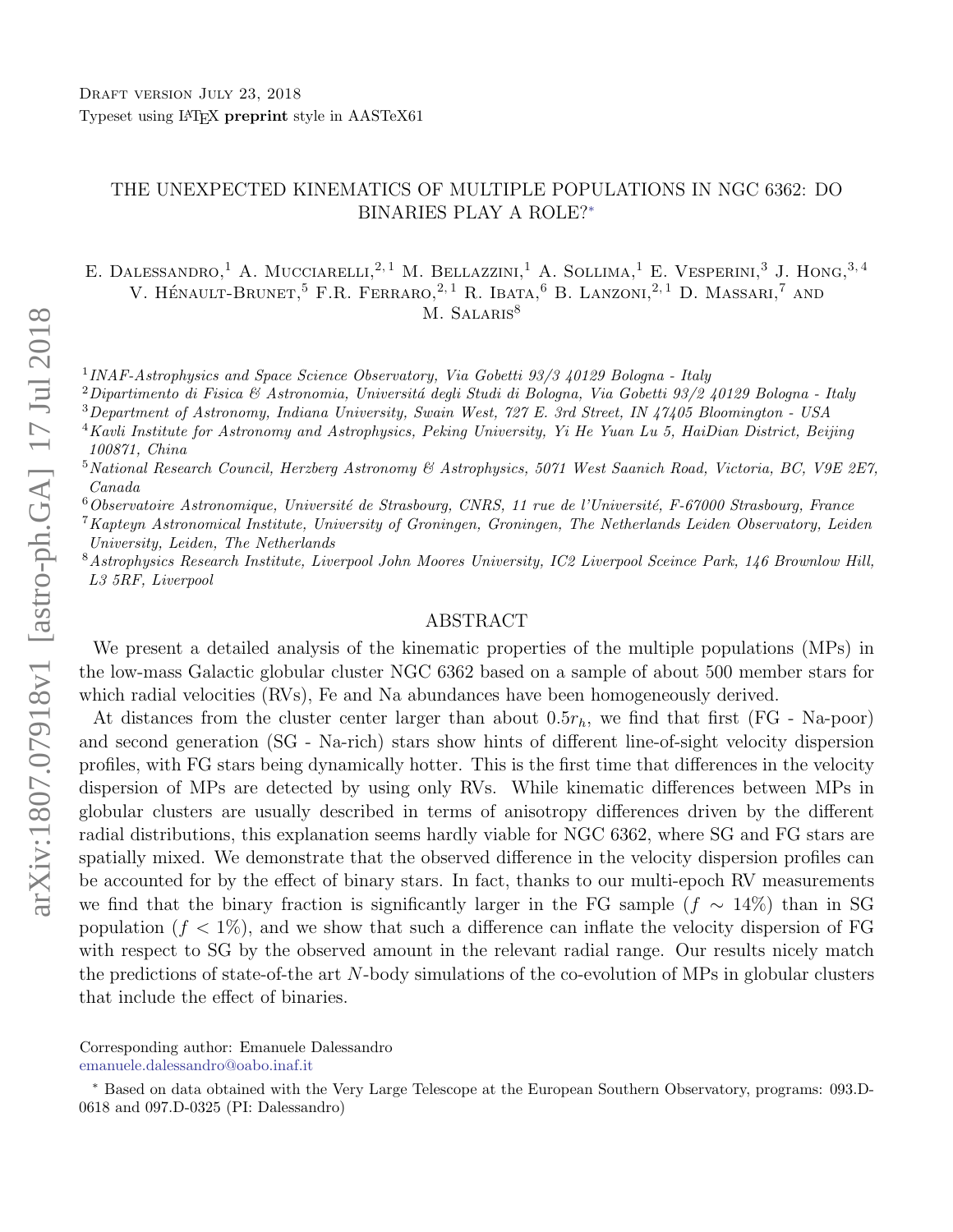Keywords: stars: kinematics and dynamics - stars: abundances - globular clusters: general - globular clusters: individual: NGC 6362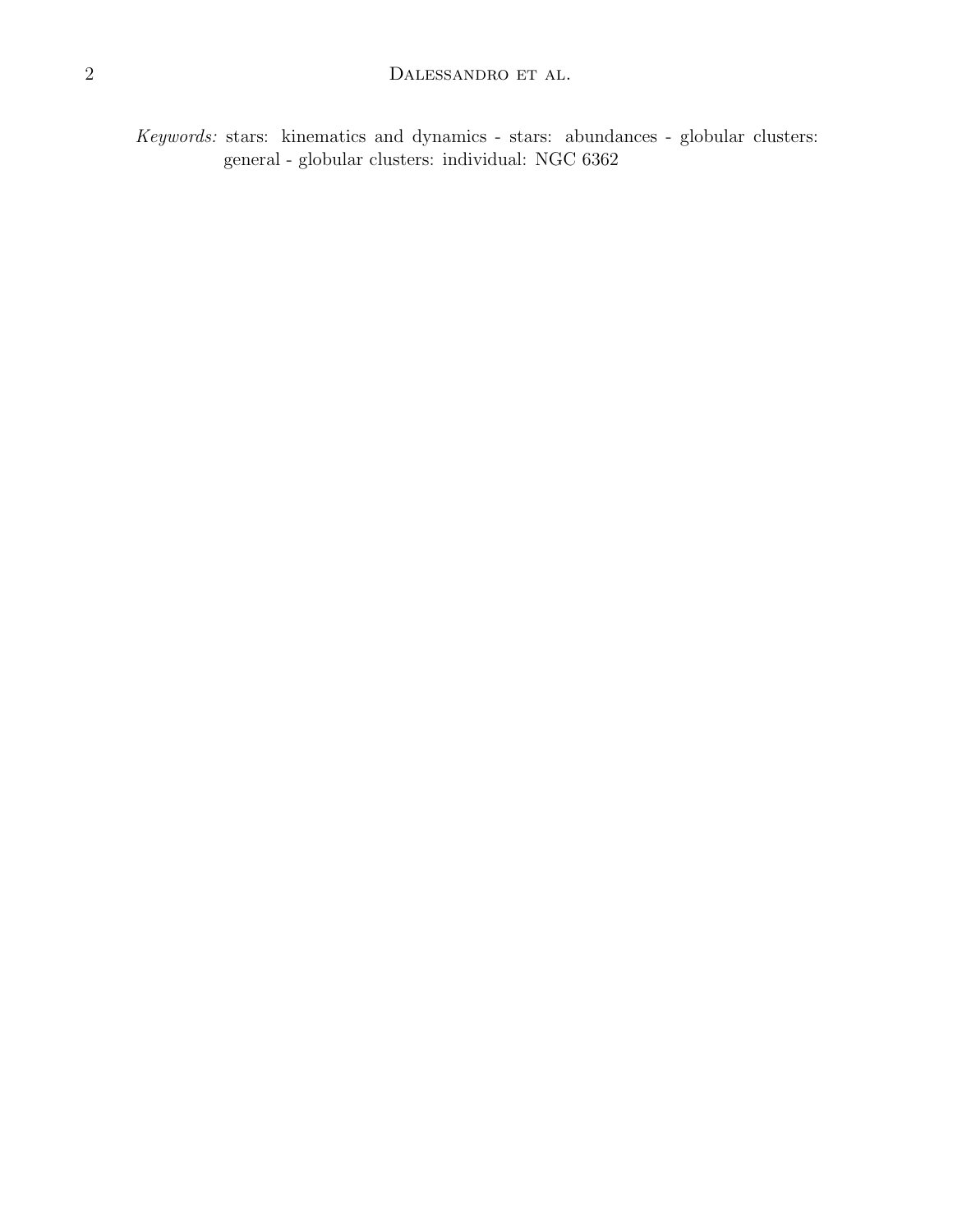## 1. INTRODUCTION

The discovery of multiple populations (MPs) in globular clusters (GCs), differing in light-elements abundance (e.g. He, C, N, O, Na, Mg, Al) while having the same iron (and iron-peak elements) content, has seriously challenged our understanding of the physical mechanisms driving the formation and early evolution of these systems (see [Gratton et al.](#page-17-0) [2012;](#page-17-0) [Bastian & Lardo](#page-17-1) [2017](#page-17-1) for a review). Indeed it is now well established that almost all relatively massive ( $\sim 10^4 M_{\odot}$ ; e.g. [Piotto et al.](#page-18-0) [2015;](#page-18-0) [Bragaglia et al.](#page-17-2) [2017\)](#page-17-2) and old (> 2 Gyr; see for example [Martocchia et al.](#page-17-3) [2017\)](#page-17-3) GCs host MPs.

Spectroscopically MPs manifest themselves in the form of light-element anti-correlations (like C-N, Na-O, Mg-Al). These chemical inhomogeneities produce also a variety of features in the colormagnitude diagrams (CMDs) when appropriate near-UV bands are used [\(Sbordone et al.](#page-18-1) [2011\)](#page-18-1). Thanks to spectro-photometric studies, MPs have been directly observed in many GCs in the Galaxy (see [Piotto et al.](#page-18-0) [2015](#page-18-0) for a recent homogeneous collection) as well as in external systems (like the Magellanic Clouds and the Fornax dwarf galaxy - [Mucciarelli et al.](#page-17-4) [2009;](#page-17-4) [Dalessandro et al.](#page-17-5) [2016;](#page-17-5) [Larsen et al.](#page-17-6) [2014\)](#page-17-6). Moreover, the presence of MPs has been indirectly constrained in the GC systems of M31 and M87 [\(Schiavon et al.](#page-18-2) [2013;](#page-18-2) [Chung et al.](#page-17-7) [2011\)](#page-17-7).

Different scenarios have been proposed over the years to explain the formation of MPs. They generally invoke a self-enrichment process, which likely occurred in the very early epochs of GC formation and evolution. In these scenarios, it is thought that a second generation/population (SG) formed from the ejecta of stars (polluters) to a first generation/population (FG) mixed with "pristine material" [\(Decressin et al.](#page-17-8) [2007;](#page-17-8) [D'Ercole et al.](#page-17-9) [2008;](#page-17-9) [de Mink et al.](#page-17-10) [2009;](#page-17-10) [Bastian et al.](#page-17-11) [2013;](#page-17-11) [Denissenkov & Hartwick](#page-17-12) [2014\)](#page-17-12). However, all models proposed so far face serious problems and a self-consistent explanation of the physical processes at the basis of MP formation is still lacking.

Understanding the kinematical properties of MPs can provide new important insights on GC formation and evolution. One of the predictions of MP formation models (e.g. [D'Ercole et al.](#page-17-13) [2010\)](#page-17-13) is that SG stars form a low-mass and centrally segregated stellar sub-system possibly characterized by a more rapid internal rotation than the (more spatially extended) FG system [\(Bekki](#page-17-14) [2010\)](#page-17-14). Although the long-term dynamical evolution of stars can smooth out the initial structural and kinematical differences between FG and SG to a large extent, some are expected to be still visible in present-day GCs (see for example [Vesperini et al.](#page-18-3) [2013;](#page-18-3) Hénault-Brunet et al. [2015\)](#page-17-15). First evidence of the difference in the structural properties of MPs were based on their spatial distributions [\(Lardo et al.](#page-17-16) [2011;](#page-17-16) [Milone et al.](#page-17-17) [2012;](#page-17-17) [Bellini et al.](#page-17-18) [2013;](#page-17-18) [Dalessandro et al.](#page-17-5) [2016;](#page-17-5) [Massari et al.](#page-17-19) [2016\)](#page-17-19). These works have shown that indeed SGs are typically more centrally concentrated than FG sub-populations, with few remarkable exceptions (see [Dalessandro et al.](#page-17-20) [2014;](#page-17-20) [Larsen et al.](#page-17-21) [2015;](#page-17-21) [Savino et al.](#page-18-4) [2018\)](#page-18-4). However, spatial distributions alone provide only a partial picture of the dynamical properties of MPs and key constraints on the possible formation and dynamical paths of MPs may be hidden in their kinematic properties.

Hints of different degrees of orbital anisotropy among MPs have been found in the massive GCs 47 Tuc and NGC 2808 by means of HST proper motions [\(Richer et al.](#page-18-5) [2013;](#page-18-5) [Bellini et al.](#page-17-22) [2015\)](#page-17-22). These findings seem to be consistent with the kinematical fingerprints of the diffusion of the SG population from the innermost regions towards the cluster outer zones and provide indirect support to formation scenarios predicting SG formed in a centrally concentrated subsystem.

[Cordero et al.](#page-17-23) [\(2017\)](#page-17-23) found also that the extremely enriched component of SG stars in M 13 shows a larger rotation amplitude than other stars in the cluster.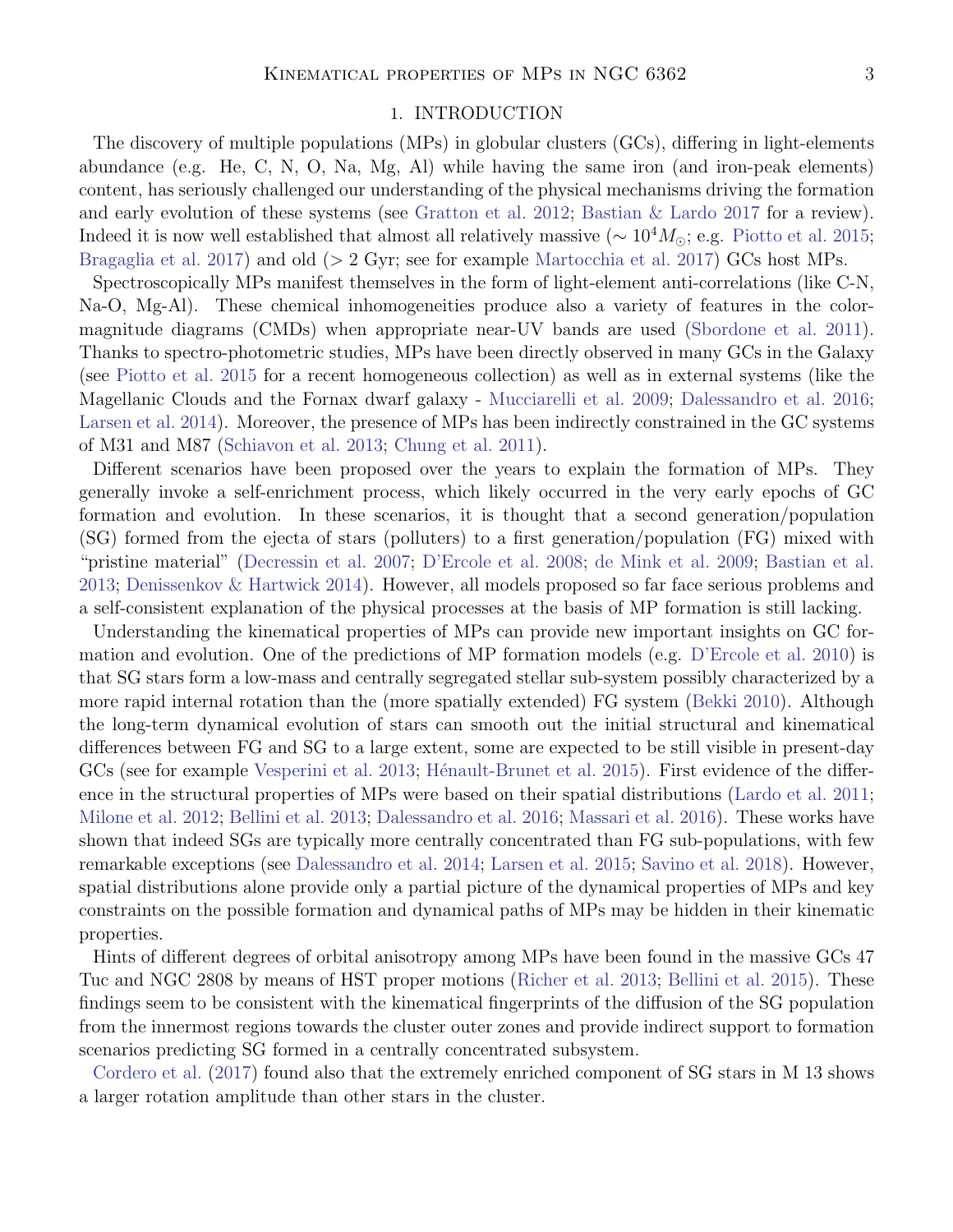In general, however, MP kinematics is still poorly constrained, mainly because of technical limitations related to the difficulty of deriving kinematical information in dense environments for large and significant samples of resolved stars adequately separated in terms of their light elements abundances.

Here we present the results of an extended kinematical analysis of the MPs in the Galactic GC NGC 6362, based on the radial velocities (RVs) of a large sample (∼ 800) of stars chemically tagged according to the sub-population they belong to. The case of NGC 6362 is particularly interesting. Indeed, this is possibly the second least massive  $(M \sim 5 \times 10^4 M_{\odot})$  $(M \sim 5 \times 10^4 M_{\odot})$  $(M \sim 5 \times 10^4 M_{\odot})$  GC<sup>1</sup> where MPs have been identified both photometrically and spectroscopically [\(Dalessandro et al.](#page-17-20) [2014;](#page-17-20) [Mucciarelli et al.](#page-18-6) [2016\)](#page-18-6) so far. Also, contrary to what is generally observed in other GCs (see, e.g., [Lardo et al.](#page-17-16) [2011\)](#page-17-16), we have found that in this cluster the spatial distributions of MPs are consistent with complete mixing over the entire cluster extension [\(Dalessandro et al.](#page-17-20) [2014\)](#page-17-20). This behavior suggests that the cluster underwent complete spatial redistribution of stars and severe mass-loss due to long-term dynamical evolution [\(Vesperini et al.](#page-18-3) [2013;](#page-18-3) [Dalessandro et al.](#page-17-20) [2014;](#page-17-20) [Miholics et al.](#page-17-24) [2015\)](#page-17-24).

The paper is structured as follows. In Section 2, the data-base and data-reduction are presented, in Section 3 sample selection criteria are described, while in Section 4 we report on the main results of the kinematic analysis. In Section 5 sub-population binary fractions are derived and their impact is estimated by means of an analytic approach. In Section 6 observations are compared to N-body models following the evolution of MPs. Conclusions and discussion are presented in Section 7.

## 2. OBSERVATIONS AND DATA-ANALYSIS

#### 2.1. Radial velocities and chemical abundances

The dataset used in this work consists of spectra obtained using the multi-object facility FLAMES@ESO-VLT [\(Pasquini et al.](#page-18-7) [2000\)](#page-18-7) in the UVES+GIRAFFE combined mode and secured in two observing runs. In the first run (Prop. ID: 093.D-0618, PI: Dalessandro) stars have been observed using the GIRAFFE setups HR11 and HR13, sampling the two Na doublets at  $5682-5688$  Å and 6154-6160  $\AA$ . In the second run (Prop. ID: 097.D-0325, PI: Dalessandro), which was devoted to enlarge the sample of available RVs and [Na/Fe] abundances toward fainter magnitudes, we adopted the GIRAFFE setup HR12, in order to cover the Na doublet at  $5895-5890$  Å that is strong enough to be easily measured also at low Signal-to-Noise ratio (SNR). All the UVES targets of both runs have been observed with the UVES Red Arm CD#3 580 set-up. Only red giant branch (RGB) stars brighter than  $V \sim 17.6$  and red horizontal branch (RHB) stars have been selected by using the optical and ultraviolet ground-based photometry by [Dalessandro et al.](#page-17-20) [\(2014\)](#page-17-20). 219 stars were observed with the first run and 585 with the second one, 84 of them are in common between the two runs, thus yielding a total of 720 observed stars in the two observing programs. Many stars in the final sample have been observed up to six times. All the spectra have been reduced with the dedicated ESO pipelines. Some results obtained with the first run have been presented in [Mucciarelli](#page-18-6) [et al.](#page-18-6) [\(2016\)](#page-18-6) and [Massari et al.](#page-17-25) [\(2017\)](#page-17-25).

RVs have been measured for each individual spectrum with the code DAOSPEC [\(Stetson & Pancino](#page-18-8) [2008\)](#page-18-8) using tens of metallic lines. Heliocentric corrections have been applied to each exposure, then the spectra of each target have been co-added together and used for the chemical analysis. In the analysis presented below we adopt for each star the RV estimate obtained from the spectrum with

<span id="page-4-0"></span><sup>&</sup>lt;sup>1</sup> after NGC 6535 which has  $M \sim 2 \times 10^4 M_{\odot}$ ; [Piotto et al.](#page-18-0) [2015;](#page-18-0) [Bragaglia et al.](#page-17-2) [2017](#page-17-2)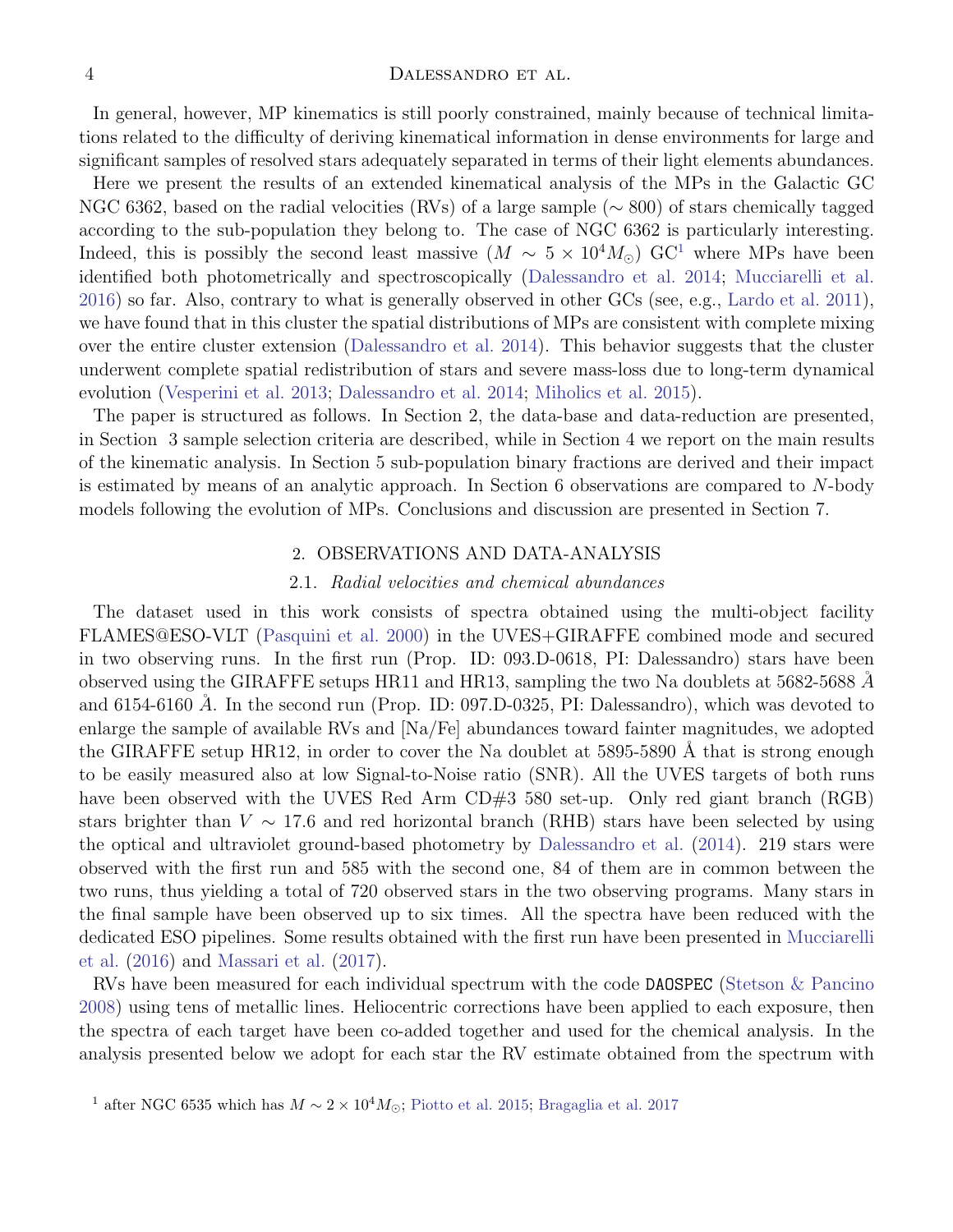

Figure 1. Distribution the RVs of the stars in our sample as a function of the derived [Fe/H] (upper panel) and projected distance from the cluster center (bottom panel). Black dots represent stars selected as described in Section 3 and used for the kinematic analysis.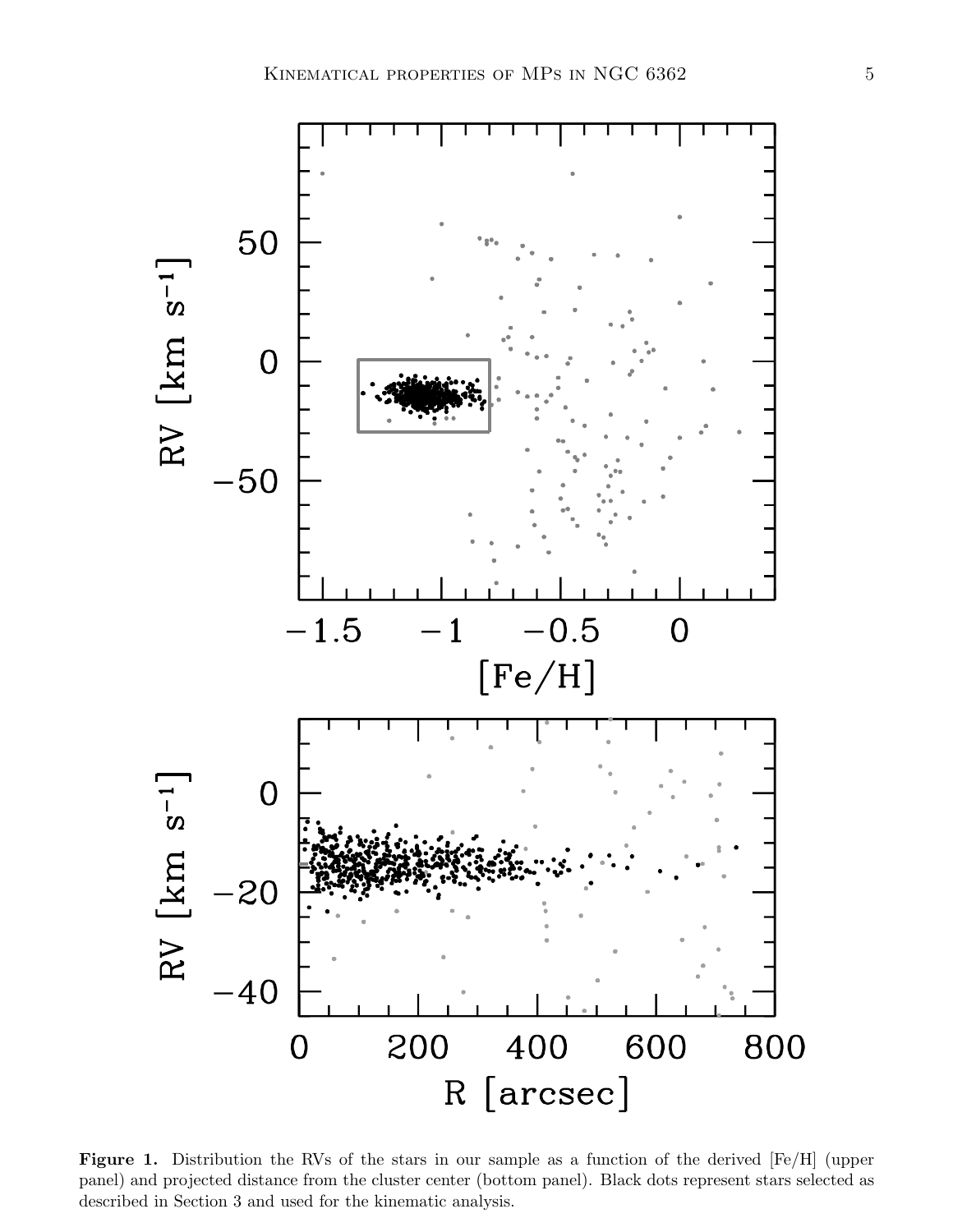

**Figure 2.** Left panel: Distribution of the  $[Na/Fe]$  abundances of the 489 selected stars. Right panel: (U,U-B) CMD of the selected samples (photometry from Dalessandro et al. 2014); Na-rich stars are in red and Na-poor ones are in blue. Filled green triangles are Na-poor binary stars directly detected as described in Section 5, the open triangle is a *Na-rich* binary.

the highest SNR. This allows us to incorporate homogeneously into the final sample the large number of stars having just one spectrum (156) with those having two or more spectra.

Comparing the distribution of the standard deviations ( $\sigma_{RV}$ ) as a function of magnitude, for the stars having at least four independent RV estimates with the distribution of errors on individual best-SNR measures ( $\epsilon_{RV}$ , as derived by DAOSPEC), we noted that, at any given magnitude,  $\epsilon_{RV}$  was systematically smaller than  $\sigma_{RV}$  (see [Kirby et al.](#page-17-26) [2015\)](#page-17-26). We found that multiplying  $\epsilon_{RV}$  by 2 lead to a nearly perfect coincidence of the two distributions, hence we decided to apply this rescaling to get more reliable values of  $\epsilon_{RV}$ . These rescaled velocity errors have typical values of  $\simeq 0.3$  km s<sup>-1</sup> for  $V \le 15.0$ ,  $\simeq 0.8$  km s<sup>-1</sup> for  $15.0 < V \le 17.0$ , and  $\simeq 1.2$  km s<sup>-1</sup> for  $V > 17.0$ .

Stellar atmospheric parameters have been determined as in [Mucciarelli et al.](#page-18-6) [\(2016\)](#page-18-6). Briefly, effective temperatures and surface gravities have been derived from the available photometry; microturbolent velocities have been obtained spectroscopically.

We derived Fe abundances from the measured equivalent widths of ∼20-30 (for RGB stars) and ∼7-10 (for HB stars) unblended neutral lines using the code GALA [\(Mucciarelli et al.](#page-18-9) [2013a\)](#page-18-9).

Na abundances have been obtained by fitting the observed lines with a grid of synthetic spectra, in order to take into account the damped wings of the available Na lines. The [Na/Fe] abundances have been corrected for departures from local thermodynamical equilibrium according to [Lind et](#page-17-27) [al.](#page-17-27) [\(2011\)](#page-17-27). For the sake of consistency we applied the same corrections also to the Na abundances derived in [Mucciarelli et al.](#page-18-6) [\(2016\)](#page-18-6). Since the [Na/Fe] abundances of the two datasets are based on different Na lines some differences in the resulting abundances might be expected. By using stars in common between the two data-sets we derived an average shift of  $(+0.08 \pm 0.01)$  dex, which was added before combining all the available measures.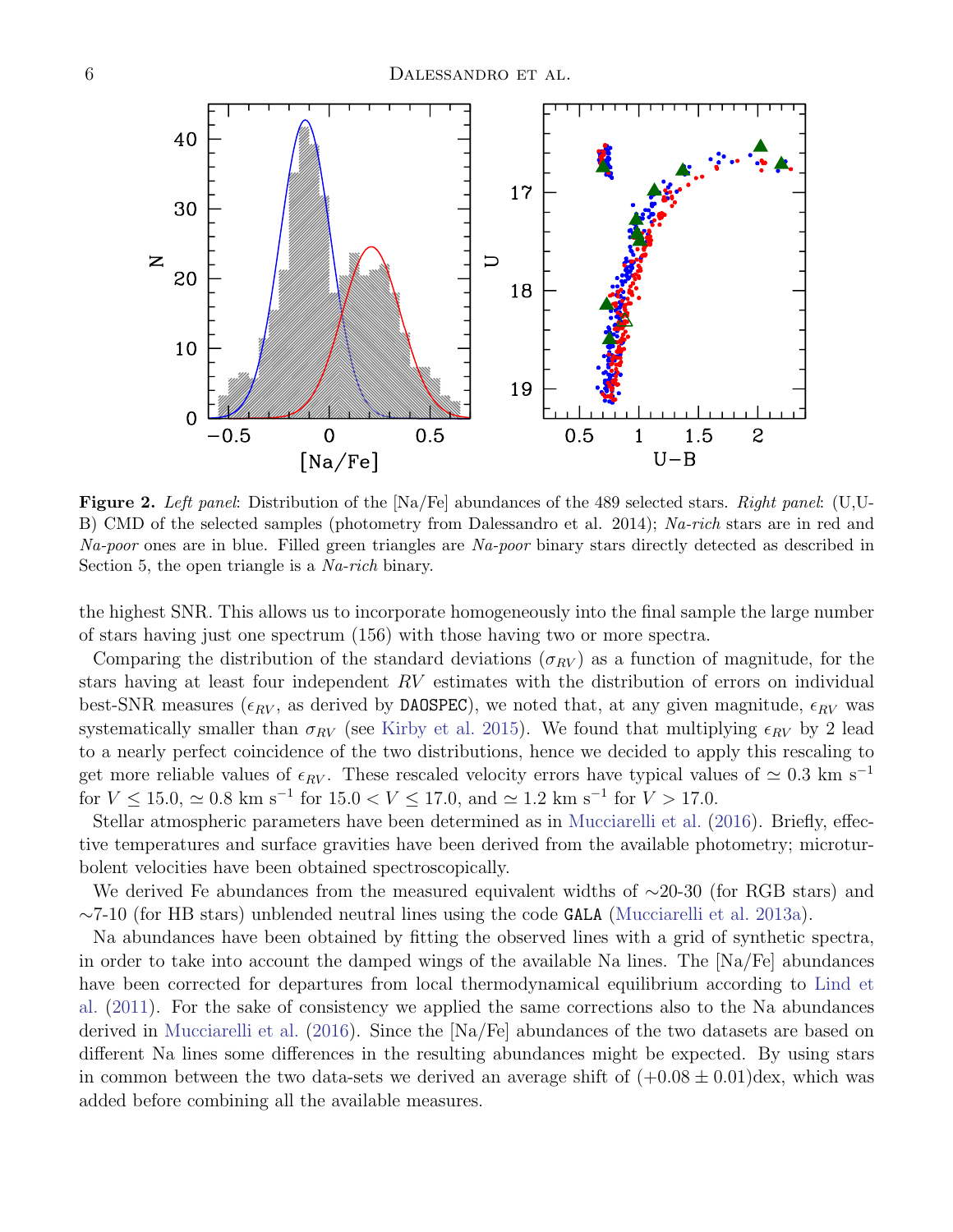Uncertainties in the abundance ratios have been computed according to the procedure described in [Mucciarelli et al.](#page-18-10) [\(2013b\)](#page-18-10), which includes both the errors related to the measure of EWs and those arising from the atmospheric parameters.

#### 3. SAMPLE SELECTION

Since our main goal is to compare the kinematic properties of FG and SG stars we adopted rather strict selection criteria to avoid contamination from spurious signals of any origin. For this reason we excluded from the final sample all the stars  $(a)$  lacking reliable Na abundance estimates (mainly due to low SNR or defects in the spectra), (b) with  $\epsilon_{RV}$  anomalously large for their magnitude, namely  $\epsilon_{RV} > 0.8$  km s<sup>-1</sup> for V $\leq 14.9$ ,  $\epsilon_{RV} > 1.8$  km s<sup>-1</sup> for 14.9 <V $\leq 16.8$ , and  $\epsilon_{RV} > 2.8$  km s<sup>-1</sup> for V> 16.8, and (c) having  $\sigma_{RV} > 3.0$  km s<sup>-1</sup>, as they are likely binary stars with large velocity amplitude.

Figure 1 shows the distribution of RVs as a function of [Fe/H] and as a function of the projected distance from the cluster center (R) for the 632 stars that survived the above selection. Stars belonging to NGC 6362 are easily identified in the  $RV$ -[Fe/H] diagram as they stand out from the field population at  $\sim -15$  km s<sup>-1</sup> and [Fe/H] $\sim -1.1$ . We selected as cluster members the stars within the dark grey box shown in Figure 1 (upper panel), enclosing stars with  $-29.3 \text{ km s}^{-1} \leq RV \leq +0.7$ km s<sup>-1</sup> and  $-1.35$  <[Fe/H]<  $-0.8$ . Finally, studying the velocity distribution of member stars as a function of R, we identified four stars whose  $RV$  deviates from the systemic velocity of the cluster by more than three times the local value of the velocity dispersion, i.e. the velocity dispersion in a small radial range about their position. Using these selection criteria, we selected a total of 489 bona fide member stars, which we define here as the *total sample*, plotted as black dots in Figure 1. Applying the maximum likelihood (ML) algorithm described in [Mucciarelli et al.](#page-17-28) [\(2012\)](#page-17-28) to the set of 489 individual [Fe/H] estimate and errors we find  $\langle [Fe/H] \rangle = -1.063 \pm 0.004$  and  $\sigma_{[Fe/H]} = 0.000 \pm 0.006$ , in agreement with [Mucciarelli et al.](#page-18-6) [\(2016\)](#page-18-6). It is reassuring that the outcome of our selection is a sample drawn from a pure single-metallicity population, thus very likely composed only by genuine cluster members.

The Na abundance distribution of member stars (Figure 2 panel a)) is clearly bimodal. This is in agreement with [Mucciarelli et al.](#page-18-6) [\(2016\)](#page-18-6) based on the much smaller sample (160 member stars) from the first observing run. Using the Gaussian mixture modeling algorithm described by [Muratov &](#page-18-11) [Gnedin](#page-18-11) [\(2010\)](#page-18-11) we find that the hypothesis of unimodal distribution can be rejected with a probability > 99.9%. Based on the shape of the distribution shown in Figure 2 (panel a)) we define two subpopulations. The first, here defined as Na-poor sample, includes stars with  $[Na/Fe]< +0.05$  and numbers a total of 288 stars. The second, Na-rich sample, is composed of stars with  $\text{[Na/Fe]} > +0.05$ for a total of 201 stars. We have checked that the adoption of slightly different boundaries does not affect our results (see Section 4). We verified that the two sub-samples have indistinguishable radial distributions consistent with their parent populations. Based on our present understanding of MP formation, in the following we will sometimes refer to  $Na$ -poor and  $Na$ -rich sub-samples as FG and SG stars respectively.

Panel b) of Figure 2 shows the distribution of Na-poor and Na-rich stars in the  $(U, U - B)$  CMD [\(Dalessandro et al.](#page-17-20) [2014\)](#page-17-20). The two groups appear to be nicely separated on the RGB and in particular, Na-poor stars reside on the bluer side of the RGB (as they are N-poor), while the Na-rich component lies on the red side, as expected [\(Sbordone et al.](#page-18-1) [2011\)](#page-18-1).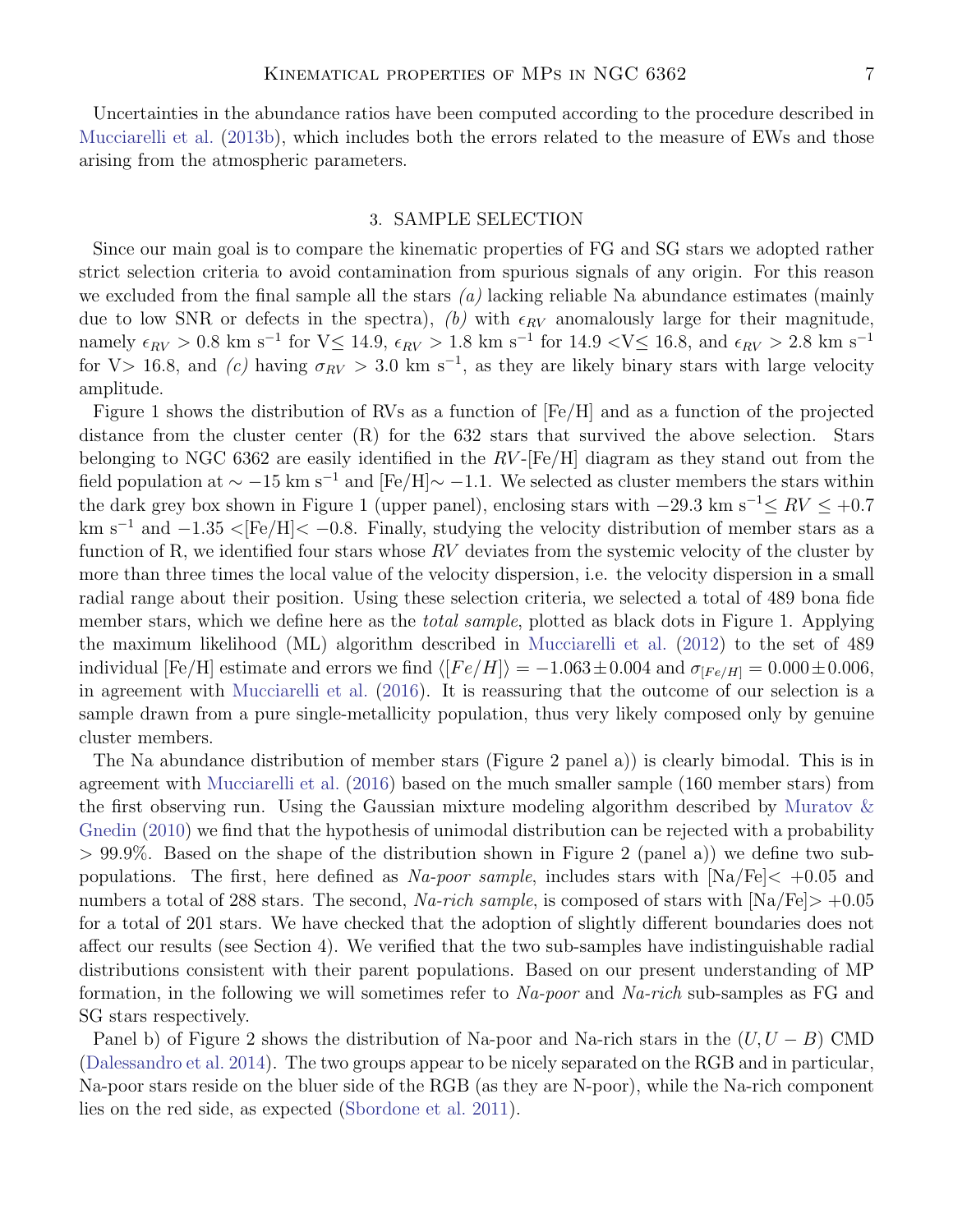

**Figure 3.** Binned velocity dispersion profiles (upper panel) and  $1-\sigma$  confidence regions around the best-fit dispersion profiles (bottom panel) for the  $Na$ -rich (red) and  $Na$ -poor (blue) samples.

## 4. KINEMATIC ANALYSIS AND RESULTS

In Figure 3 the line-of-sight velocity dispersion profiles of the two considered sub-samples are compared. In the upper panel we show the binned dispersion profiles for illustration purposes only. They are obtained by assuming an equal number of stars in each bin (apart from the outermost bin which contains any additional leftover stars). We used the Maximum Likelihood estimator of [Pryor](#page-18-12) [& Meylan](#page-18-12) [\(1993\)](#page-18-12) to compute the velocity dispersion in each bin and its uncertainty. At each bin we assigned the value of the distance corresponding to the mean radius of all the stars in that bin. The corresponding horizontal error bars represent the radial range spanned by the stars in a given bin.

To characterize the kinematics of the Na-rich and Na-poor samples, we used the maximum likelihood method described in [Cordero et al.](#page-17-23) [\(2017\)](#page-17-23). We stress that this is a purely kinematic approach aimed at searching for relative differences in the kinematics of sub-populations and not aimed at providing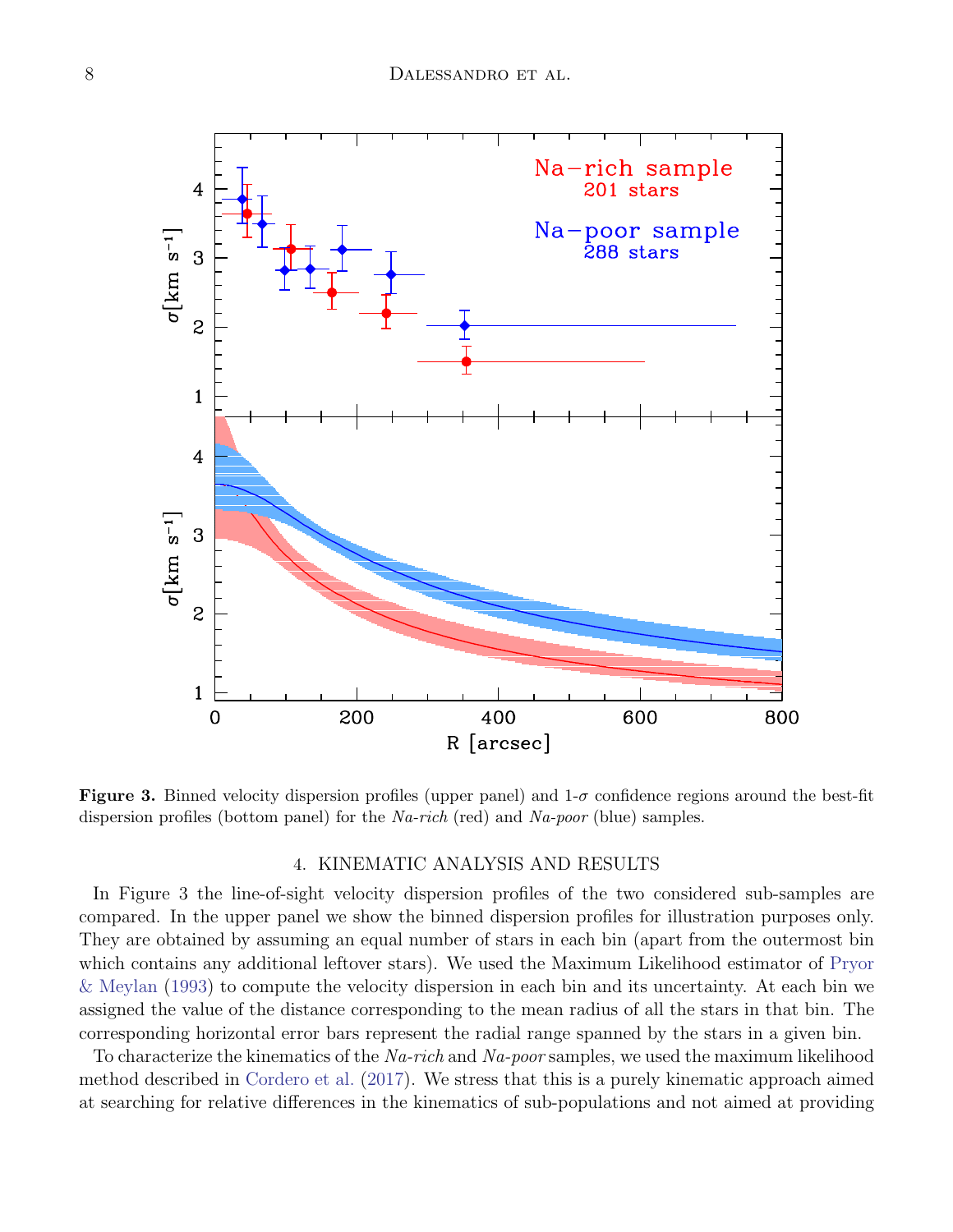| Sample       | $N_{\rm stars}$ | $v_0$                                                                      | $\sigma_0$ | $\alpha$                                                |
|--------------|-----------------|----------------------------------------------------------------------------|------------|---------------------------------------------------------|
|              |                 | $\rm [km\;s^{-1}]$                                                         |            | $\lceil \mathrm{km} \, \mathrm{s}^{-1} \rceil$ [arcmin] |
| Na-poor      |                 | 288 $-14.10^{+0.20}_{-0.19}$ $3.55^{+0.38}_{-0.28}$ $2.98^{+1.43}_{-0.96}$ |            |                                                         |
| Na-rich      |                 | 201 $-14.61_{-0.22}^{+0.22}$ $3.61_{-0.48}^{+0.60}$ $1.69_{-0.63}^{+1.11}$ |            |                                                         |
| Total sample |                 | 489 $-14.33_{-0.14}^{+0.14}$ $3.61_{-0.28}^{+0.32}$ $2.13_{-0.55}^{+0.76}$ |            |                                                         |

<span id="page-9-0"></span>**Table 1.** Median value and  $\pm 1\sigma$  uncertainties (enclosing the central 68% of the probability distribution) obtained from the posterior probability distributions for the free parameters of the different subsamples.

a self-consistent dynamical model of the system. For each sub-sample, we fit a kinematic model to discrete radial velocities. As in [Cordero et al.](#page-17-23) [\(2017\)](#page-17-23), we assume for the velocity dispersion profile the functional form of the [Plummer](#page-18-13) [\(1911\)](#page-18-13) model, defined by its central velocity dispersion  $\sigma_0$  and its scale radius a:

$$
\sigma^2(R) = \frac{\sigma_0^2}{\sqrt{1 + R^2/a^2}} \,,\tag{1}
$$

where  $R$  is the projected distance from the centre of the cluster. Table [1](#page-9-0) lists the best-fit values and the uncertainties of the main parameters of our analysis and for the different samples considered.

In the bottom panel of Figure 3 the best-fit Plummer models and the  $1-\sigma$  confidence envelopes on the dispersion profiles are also shown.

A comparison of the velocity dispersion profiles, in particular of those obtained without binning the data clearly shows differences between the velocity dispersion profile of the FG and the SG populations. In particular, while the two profiles are indistinguishable out to about  $\sim 70^{\prime\prime}$ -80 $^{\prime\prime}$ (corresponding to  $\sim 0.5 \times r_h$  and  $\sim 1.5r_c$ ; [Dalessandro et al.](#page-17-20) [2014\)](#page-17-20), beyond this radius the SG velocity dispersion profile decreases more sharply than that of the FG and attains values of the dispersion smaller than those of the FG population by  $\sim 1 \text{ km s}^{-1}$ . This difference represents a large fraction  $(\sim 30\%)$  of the observed central velocity dispersion values of Na-poor and Na-rich stars  $(\sigma_0 \sim 3.55^{+0.38}_{-0.28})$ km s<sup>-1</sup> and  $\sigma_0 \sim 3.61^{+0.60}_{-0.48}$  $\sigma_0 \sim 3.61^{+0.60}_{-0.48}$  $\sigma_0 \sim 3.61^{+0.60}_{-0.48}$  km s<sup>-1</sup> respectively)<sup>[2](#page-9-1)</sup><sup>3</sup>

We note that this is the first time that differences in the line-of-sight velocity dispersion of MPs are detected.

In order to quantitatively assess the significance of this result, we performed a Kolmogorov-Smirnov test on the RVs. We find that the probability that the two populations are extracted from the same parent distribution is  $P_{\text{KS}} \sim 4 \times 10^{-3}$  $P_{\text{KS}} \sim 4 \times 10^{-3}$  $P_{\text{KS}} \sim 4 \times 10^{-3}$ . <sup>4</sup> We have also performed a F-test to test the hypothesis that the velocity dispersions of the two samples are equal. We used a maximum-likelihood analysis to derive the intrinsic velocity dispersions for the two sub-samples at different radial distances from

<span id="page-9-1"></span><sup>2</sup> On the other hand, we found no significant difference in the overall rotation pattern of the two sub-samples, adopting both the approach of [Bellazzini et al.](#page-17-29) [\(2012\)](#page-17-29) and that of [Cordero et al.](#page-17-23) [\(2017\)](#page-17-23). A more detailed analysis of the rotation properties of the cluster will be presented in a companion paper (E. Dalessandro et al. 2018, in preparation).

<span id="page-9-2"></span><sup>3</sup> We point out that we use a Plummer model just as a convenient way of providing a quantitative characterization of kinematical differences; the differences in this kinematical characterization are not meant to have any implication for the spatial distribution of the two populations which as shown in [Dalessandro et al.](#page-17-20) [\(2014\)](#page-17-20) are spatially mixed.

<span id="page-9-3"></span><sup>4</sup> This test is not directly addressing the significance of the differences between the velocity dispersion profiles, but of the RV distribution. In this respect it important to note that the shape of the cumulative distributions as well as the derived probabilities depend also on the mean velocities of the two samples.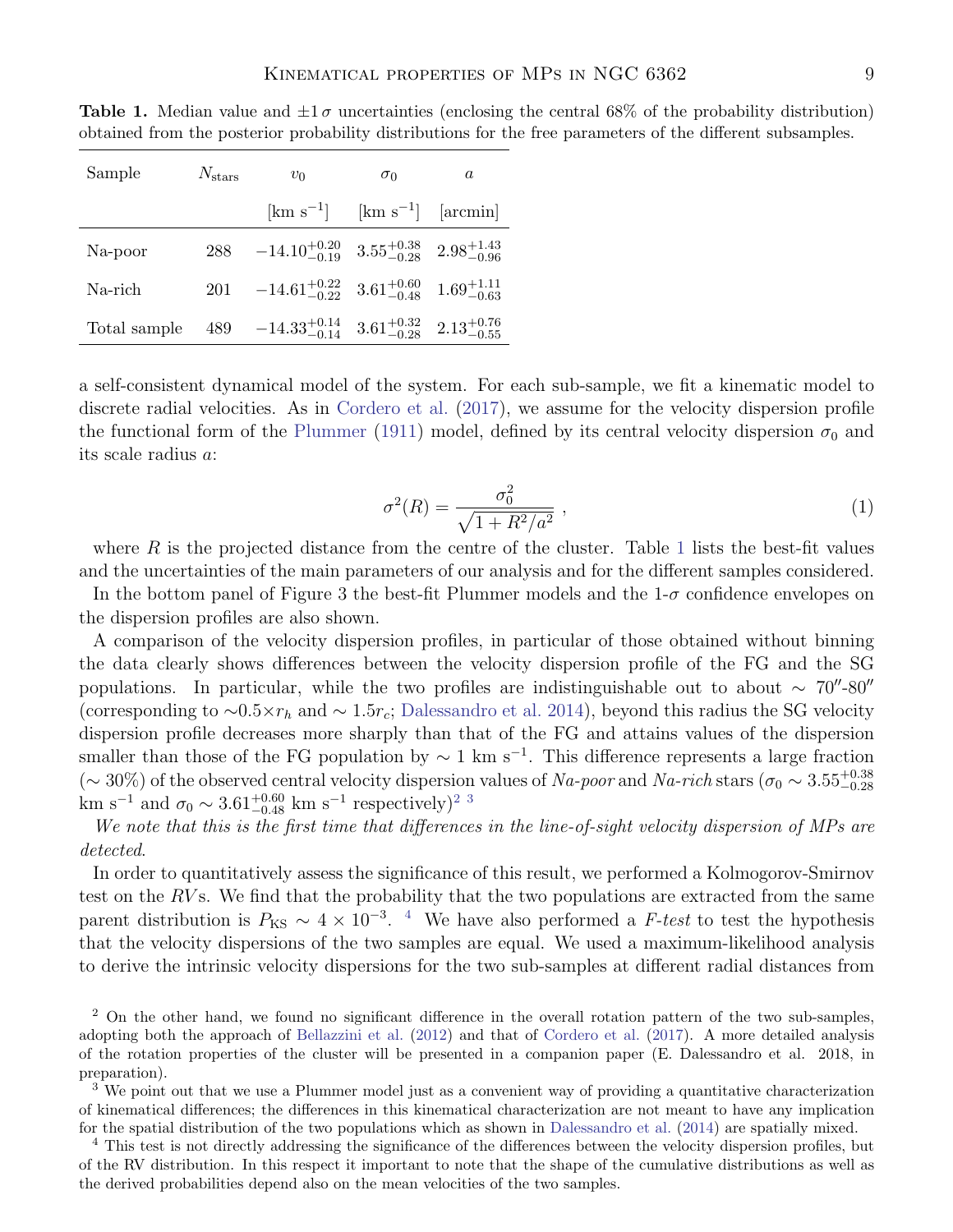the cluster center. We find that for  $R > 150''$  (which corresponds to the distance where velocity dispersion profiles Na-poor and Na-rich start to differ) the F-test probability is only  $\sim 4 \times 10^{-3}$  and it further decreases for R> 200" ( $\sim 4 \times 10^{-3}$ ). These results therefore provide strong support to the conclusion that the Na-poor and Na-rich velocity dispersion profiles are significantly different, with Na-poor stars being dynamically hotter.

Considering the results of our previous study of MPs in NGC 6362 [\(Dalessandro et al.](#page-17-20) [2014\)](#page-17-20) showing that the spatial distributions of the FG and SG populations are consistent with being completely mixed, the kinematic difference we have found is surprising. Complete spatial mixing is expected in the advanced stages of a cluster's evolution and after the cluster has undergone significant mass loss. As we will further discuss in Section 6, once a cluster has attained complete spatial mixing, its MPs should also be characterized by similar velocity dispersion profiles. The results found here therefore raises a fundamental question concerning the dynamical ingredients responsible for the observed kinematic differences.

### 5. FG AND SG BINARY FRACTIONS

Before exploring the possible culprit of the observed kinematic differences, we use our radial velocity data to determine the binary fraction in the FG and SG populations. Information about the binary population and the possible differences between the FG and SG binary fractions is extremely important both to build a complete dynamical picture of the cluster and to shed light on the possible role of binaries on the observed kinematic properties presented in the previous section. The finding by [Lucatello et al.](#page-17-30) [\(2015\)](#page-17-30) that FG stars have typically a larger binary fraction than their SG counterparts seem particularly relevant in this context.

We used a sub-sample of 384 stars observed repeatedly (from a minimum of 2 to a maximum of 6 times; see Section 2) within a period of 704.96 days (∼2 yrs). Candidate binary stars (i.e. those with  $\sigma_{RV} > 3$  km s<sup>-1</sup> – see Section 3) have now been included in the analysis. We stress that this is the largest sample ever used so far for such kind of study for an individual GC.

We followed the approach described in [Lucatello et al.](#page-17-30) [\(2015\)](#page-17-30) for the binary fraction derivation. For each star in our sub-sample, we performed a  $\chi^2$  test by using the single velocities and relative errors to assess whether they are compatible with a non-variable behavior. Stars with  $P(\chi^2) < 1\%$ have been flagged as binaries. Among the 384 stars (235 belonging to the FG and 149 to the SG), 12 turned out to be binaries, 11 are FG stars and 1 belong to the SG sub-population. These values correspond to a minimum binary fraction for the entire sample (FG+SG)  $f_{min}^{TOT} = 3.1 \pm 0.9\%$ , and to  $f_{min}^{FG} = 4.7 \pm 1.4\%$  and  $f_{min}^{SG} = 0.7 \pm 0.7\%.$ 

Unfortunately, a significant fraction of binaries cannot be directly detected with our data-set because of their long variability periods and/or not favorable inclination angles. In order to account for these observational limitations and estimate the binary detection efficiency of our observations, we adopted the following approach. For each observed star, we generated a synthetic population of 1000 binaries assuming a primary component mass of 0.85  $M_{\odot}$  (adequate for a RGB star in NGC 6362), secondary component masses randomly extracted from a flat mass-ratio distribution, periods extracted from a log-normal distribution (using  $\langle \log(P/d) \rangle = 4.8$  and  $\sigma_{\log(P/d)} = 2.3$ ; [Duquennoy &](#page-17-31) [Mayor](#page-17-31) [1991\)](#page-17-31), eccentricities extracted using the prescriptions of [Duquennoy & Mayor](#page-17-31) [\(1991\)](#page-17-31), random inclination angles, periastron longitude and orbital phases. We also forced the binary semi-major axes to lie between the Roche-Lobe overflow distance limit [\(Lee & Nelson](#page-17-32) [1988\)](#page-17-32) and that corresponding to the average collisional ionization limit [\(Hut & Bahcall](#page-17-33) [1983\)](#page-17-33). The adoption of this additional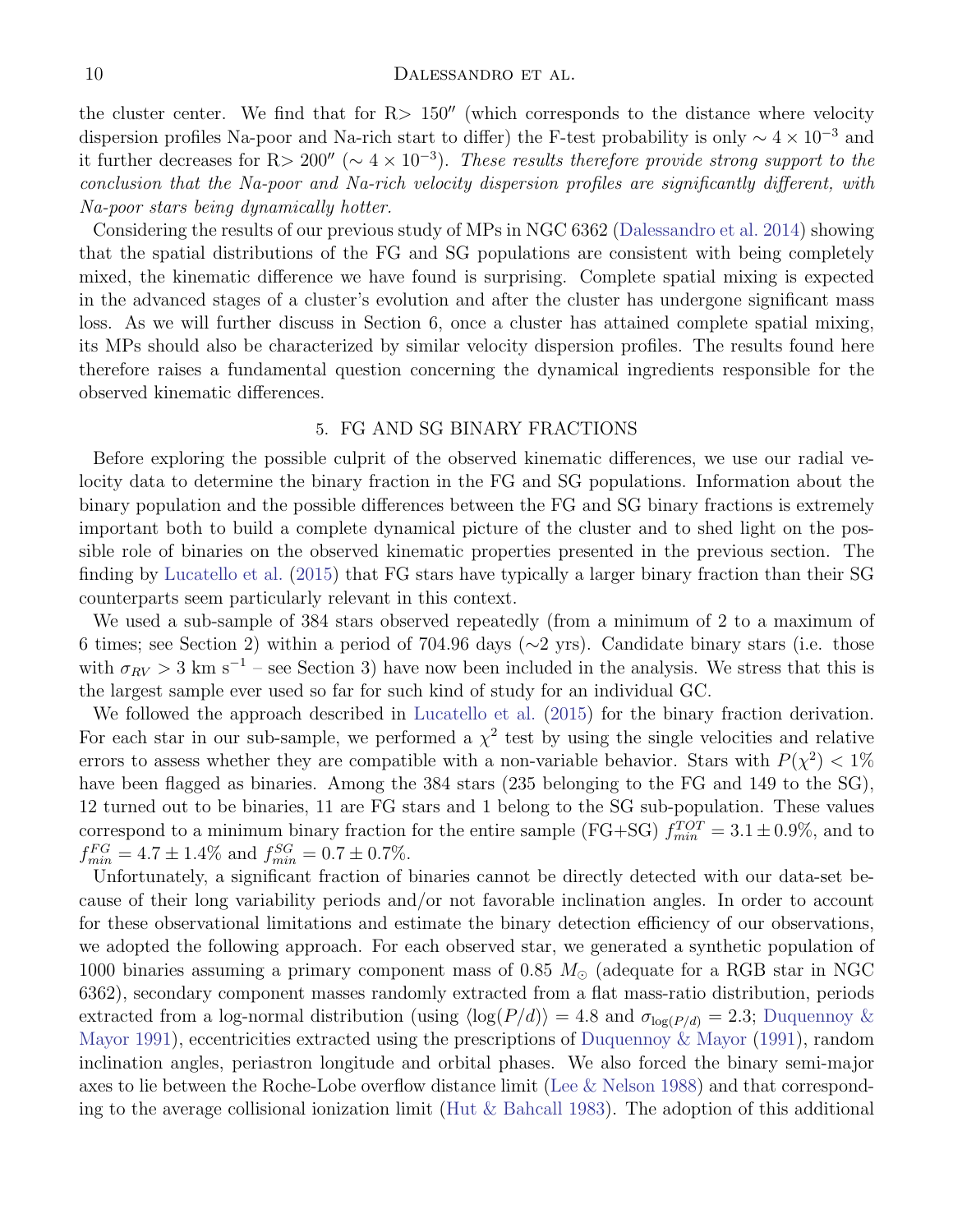criterion reduces the extent of the simulated period distribution to the range  $0.4 < \log(P/d) < 5.3$ . For each synthetic binary, the luminosity weighted systemic velocities has been computed and it has been sampled with the same cadence as the observations.

Gaussian shifts with standard deviation equal to observational errors have been added to the velocities to mimic the effect of observational uncertainties. As a control population, we also simulated a large number of single stars with constant velocity.

The same analysis performed on the observed sample has been applied to the synthetic populations of binaries and single stars to derive the detection efficiency as a function of period and the false detection frequency. The detection efficiency ranges from  $\sim 40\%$  at log(P/d)=0.6 to  $\sim 60\%$  at  $log(P/d)=1.6$  with a decreasing tail at large periods reaching zero at  $log(P/d) > 4.5$ . Overall, an average detection efficiency of  $\sim 26\%$  has been found, while the false detection frequency is  $\sim 1\%$ . FG stars have a slightly larger detection efficiency with respect to SG ones (26.7% versus 19.5%), likely due to the smaller velocity measurements errors in FG stars characterized by strong Na lines. Based on these results, the global binary fractions of FG and SG turn out to be  $f_g^{FG} \sim 14.3\%$  and  $f_g^{SG}$  < 1% respectively.

This analysis, which is based on a sample up to 8 times larger (per individual cluster), confirms previous findings [\(Lucatello et al.](#page-17-30) [2015\)](#page-17-30) about the different present-day binary fraction of FG and SG sub-populations. It also provides support to the predictions of the theoretical studies of [Vesperini et](#page-18-14) [al.](#page-18-14) [\(2011\)](#page-18-14) and [Hong et al.](#page-17-34) [\(2015,](#page-17-34) [2016\)](#page-17-35) showing that the SG binary fraction is expected to be smaller than that of the FG population as a result of dynamical evolution.

## 5.1. The effect of binary fraction differences on the velocity dispersion profiles

To estimate the potential effect of such different binary fractions on the derived velocity dispersion profiles of FG and SG sub-populations, we first adopted the following approach. Mock observations have been constructed by randomly extracting for each observed star a velocity from a gaussian function with dispersion equal to the line-of-sight velocity dispersion profile at the same clustercentric distance of the observed star. The same line-of-sight velocity dispersion profile has been adopted for FG and SG stars, following the [King](#page-17-36) [\(1966\)](#page-17-36) model that best fits the cluster density profile (see [Dalessandro et al.](#page-17-20) [2014\)](#page-17-20). A random number  $(rn)$  comprised in the range 0-1, extracted from a uniform probability distribution, was assigned to each FG star. For stars with  $rn < 0.143$ , which corresponds to the estimated global FG binary fraction, a synthetic binary has been simulated with the mass ratios and orbital parameters described above and the corresponding mean velocity shift has been added. The LOS velocity dispersions of the two generations have been then computed using a) the entire sample and b) only stars with  $R>150''$  (i.e. where the maximum difference has been observed). The same selection criteria adopted for the construction of the observed dispersion profiles and to exclude apparent binaries has been applied in the analysis of the mock observations. A set of 1000 extractions has been performed for both the considered radial ranges and the distribution of differences has been derived. The results are shown in Figure 4. It can be seen that a velocity dispersion difference equal or larger than the observed one can be obtained as a result of the effect of the different binary fractions in  $\sim$  54% of the simulated cases (if the entire radial range is considered) and in  $\sim$  28% of the cases when only the outermost radial range is considered. Hence, the observed difference in the velocity dispersion profile between FG ad SG stars in NGC 6362 is consistent with being due to the difference in the binary fraction of the two populations.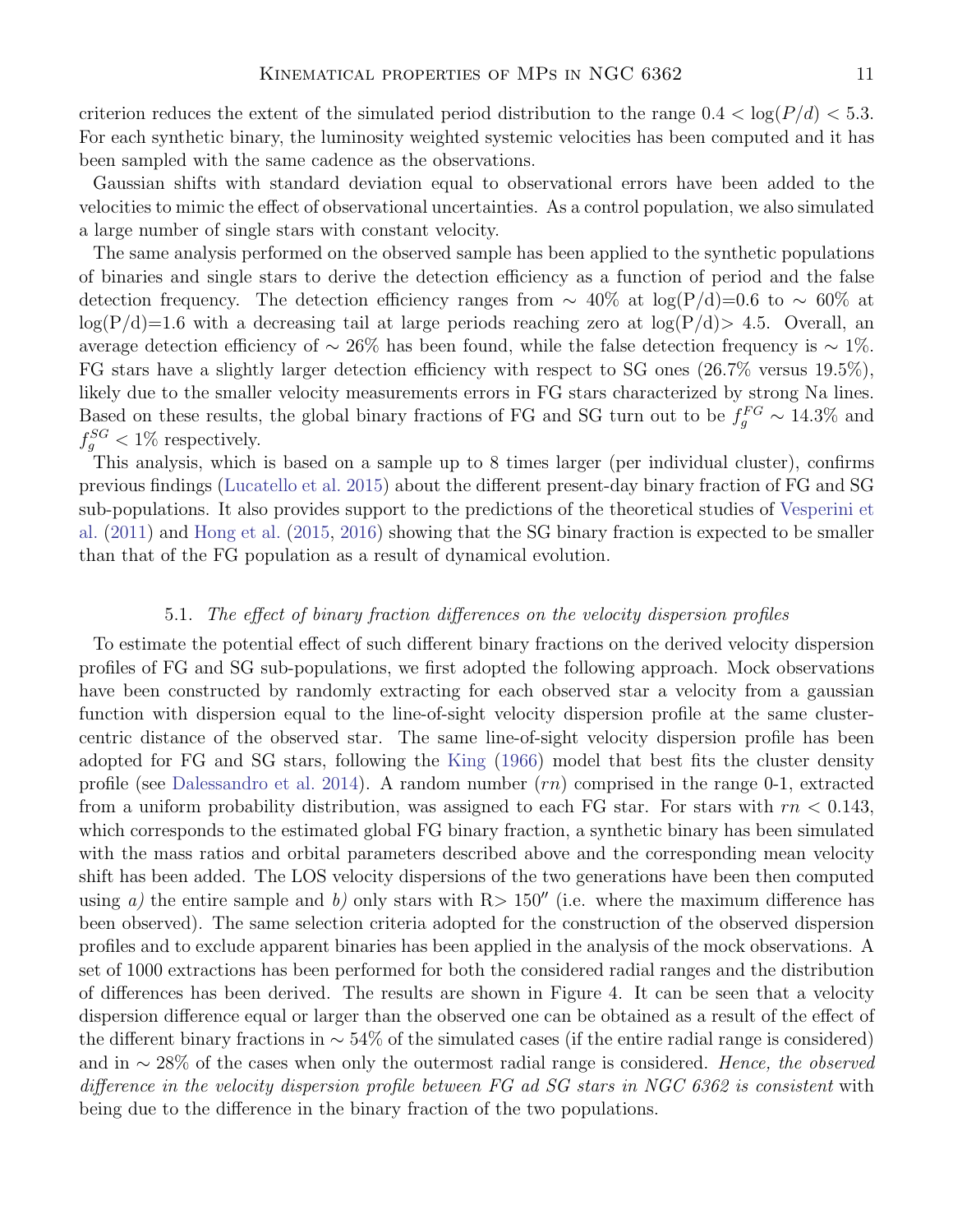

Figure 4. Distributions of the velocity dispersion differences obtained as described in Section 4.1 for the entire sample and for stars located at  $R > 2.5'$  from the cluster center. Dashed lines represent the observed velocity dispersion differences.

#### 6. N-BODY MODELS

In order to further explore the possible dynamical history behind the kinematical differences revealed by our observations, we have studied the evolution of the line-of-sight velocity dispersion of FG and SG stars in an N-body simulation. The goal here is not to present a model specifically tailored to fit in detail the dynamics of NGC 6362, but rather to gather some fundamental insight on the dynamical ingredients necessary to explain the observational results. For details on the initial conditions of the simulation we refer to [Vesperini et al.](#page-18-15) [\(2018\)](#page-18-15), here we just summarize the main points. Our simulation starts with a SG population embedded within a more extended FG population: the initial half-mass radius of the FG population is about five times larger than that of the SG population. The simulation starts with 50,000 stars equally split between FG and SG. In this simulation we have focussed our attention on the effects of two-body relaxation on the evolution of the spatial and kinematical properties of the two populations.

In Figure 5 we show the radial profile of the number ratio of SG to FG stars (upper panels) and the ratio profiles of the FG to SG line-of-sight velocity dispersions ( $\sigma_{FG}/\sigma_{SG}$ ; lower panel) representative of two advanced evolutionary stages in our simulation for stars with masses between  $0.75 - 0.85 M_{\odot}$ . Although as pointed out above, our analysis is not aimed at providing a detailed fit of the observations, we include in these plots also the observational data from the analysis carried out in this paper and in [Dalessandro et al.](#page-17-20) [\(2014\)](#page-17-20) to ease a more quantitative comparison between the strength of the observed and theoretical gradients.

The plots of Figure 5 shed light on the close connection between the structural and kinematical properties of the FG and SG populations. For a dynamically old cluster in which the FG and the SG populations are completely spatially mixed (Figure 5 left panels), the N-body simulations show that the radial profile of  $\sigma_{FG}/\sigma_{SG}$  is flat, at odds with the observations. If we consider a dynamical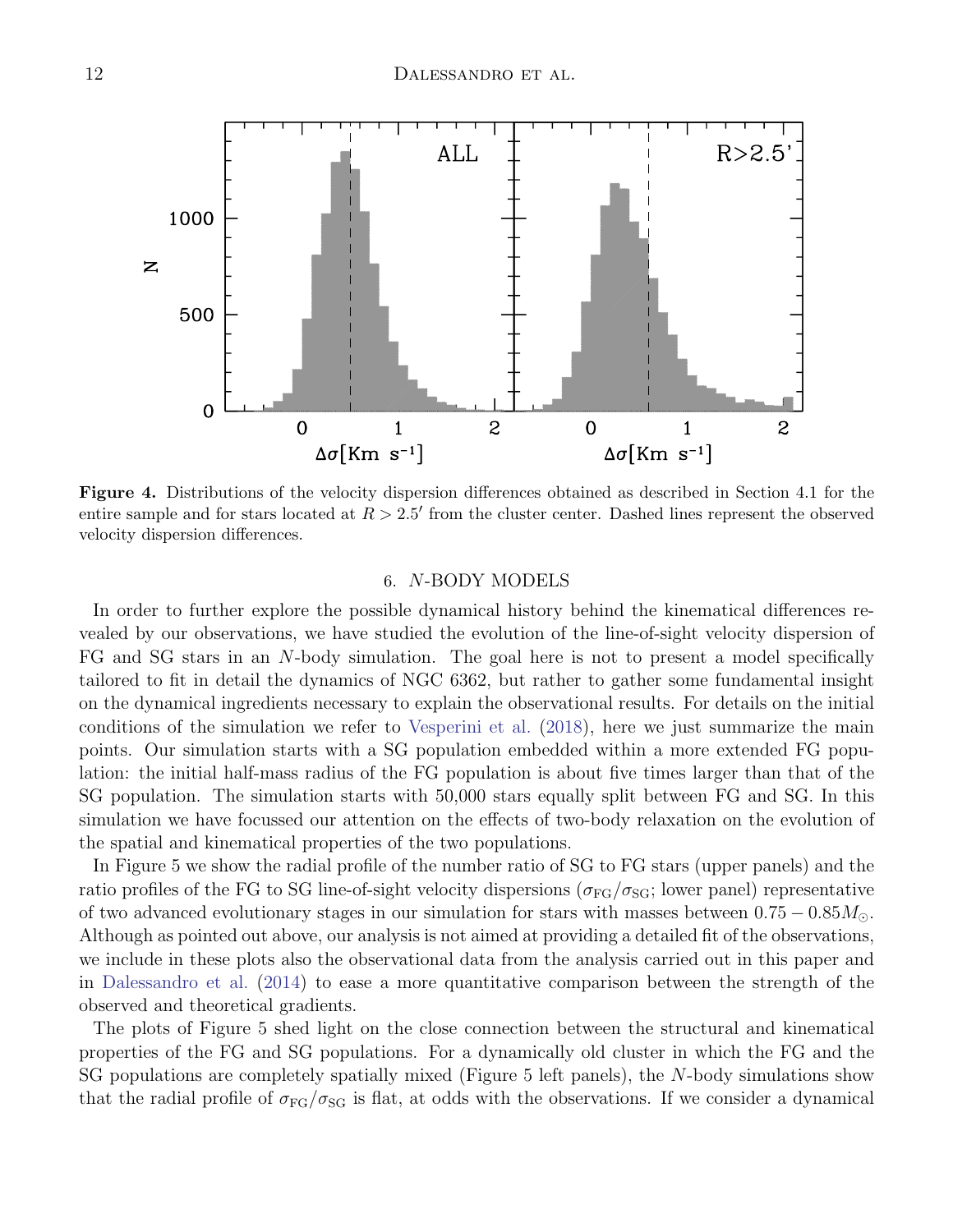

Figure 5. Upper panels: FG and SG number ratio as a function of the distance from the cluster center normalized to  $R_h$  in two advanced snapshots of our N-body simulations with no binaries (blue lines). The grey circles represent the number ratio distribution observed in NGC 6362 [Dalessandro et al.](#page-17-20) [\(2014\)](#page-17-20). Lower panels: Radial variations of the ratio of the observed FG to SG line-of-sight velocity dispersions ( $\sigma_{FG}/\sigma_{SG}$ ) from N-body models for the same snapshots as before. The dashed grey area represents the observations.

phase characterized by a modest radial gradient in the fraction of SG stars (but still consistent within the errors with the observations; Figure 5 right panels), the  $\sigma_{FG}/\sigma_{SG}$  tends to increase in the external regions of the cluster, but the values of  $\sigma_{FG}/\sigma_{SG}$  remain smaller than the observed ones at all distances from the cluster center.

Although the discrepancy between the theoretical and the observed radial profile of  $\sigma_{FG}/\sigma_{SG}$  can be of the order of ∼ 1.5σ in the external regions, the systematic underestimate of the ratio compared to the observed one could be an indication that an additional dynamical effect not accounted for in the simulations might be responsible for the observed profile. Indeed, as discussed in Section 5.1, a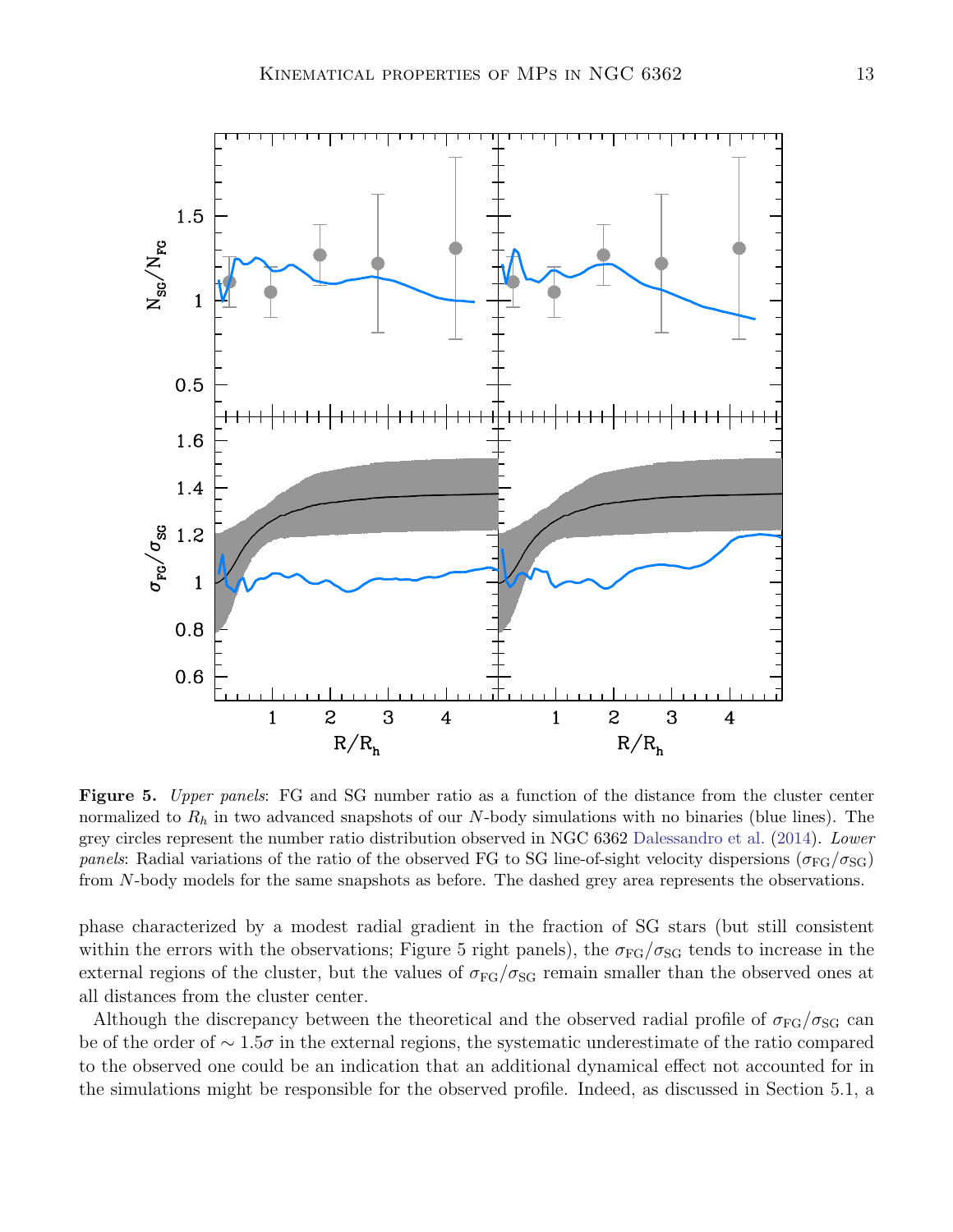

**Figure 6.** Radial variations of the ratio of the observed FG to SG line-of-sight velocity dispersions ( $\sigma_{FG}/\sigma_{SG}$ ) from N-body models with binaries (see Section 6) compared to observations (grey dashed area). The dashed line represents the velocity dispersion ratio radial distribution from the same simulation when the effect of binaries is not included.

difference between the FG and SG binary fractions can play a key role in determining the observed differences between the FG and SG velocity dispersion profiles.

As shown in [Vesperini et al.](#page-18-14) [\(2011\)](#page-18-14) and [Hong et al.](#page-17-34) [\(2015,](#page-17-34) [2016\)](#page-17-35), if SG stars form in a more compact and centrally concentrated subsystem than FG stars, as predicted by a number of formation models (see e.g. [D'Ercole et al.](#page-17-9) [2008\)](#page-17-9), all the processes altering the number and orbital properties of binary stars (ionization, hardening, softening, ejection; see e.g. [Heggie & Hut](#page-17-37) [2003\)](#page-17-37) affect the SG binaries more efficiently than the FG ones. One of the consequences of this dynamical difference is the preferential disruption and ejection of SG binaries leading, in turn, to a larger global fraction of FG binaries.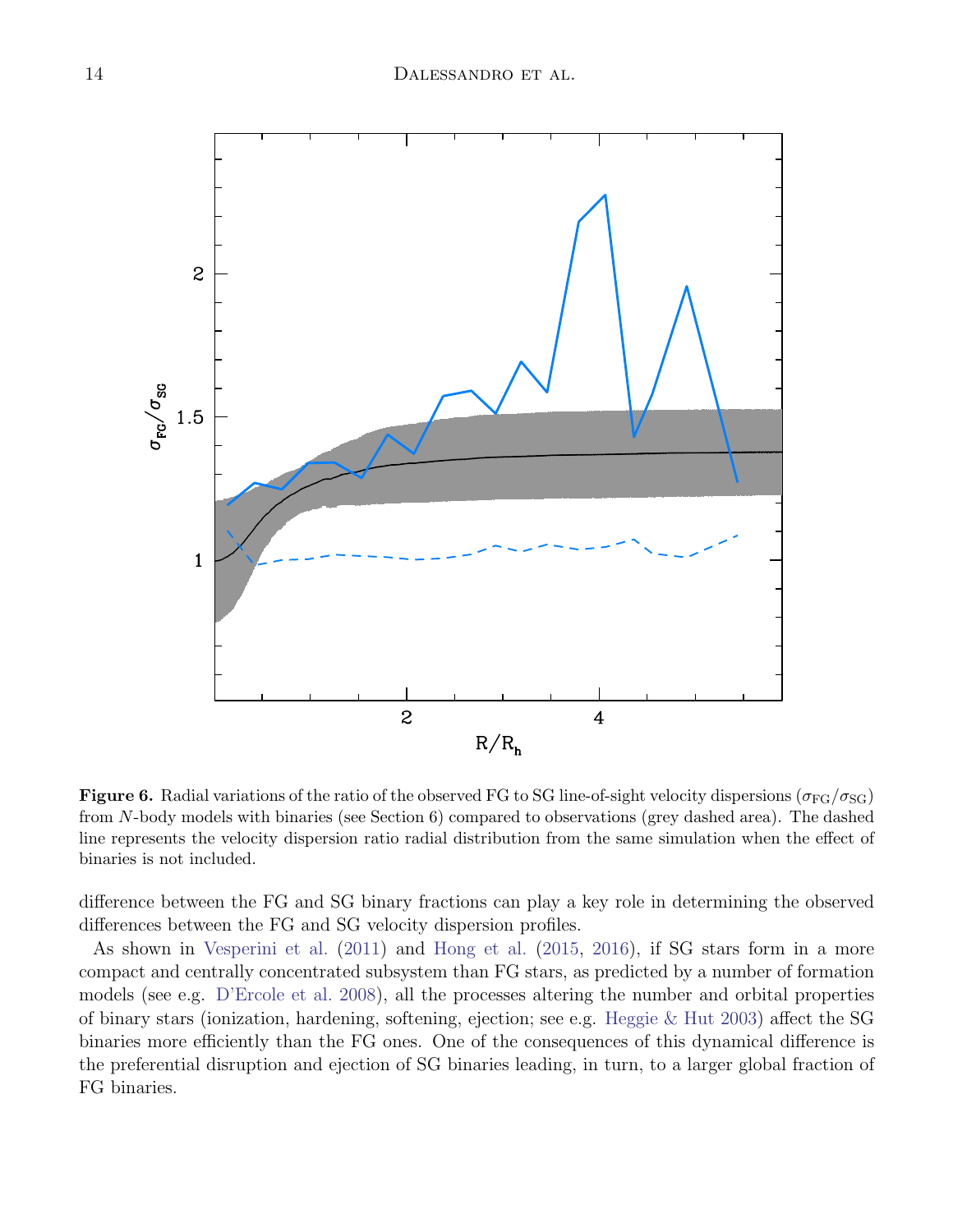As shown in the study of [Hong et al.](#page-17-35) [\(2016\)](#page-17-35) and Hong et al. (2018, in preparation), the processes affecting the evolution and survival of binaries have also an effect on their spatial distribution and the spatial mixing of the FG and SG binaries. In particular, the timescale for the spatial mixing of FG and SG binaries can be much longer than that of single stars. This implies that while the FG and SG single stars might have already reached complete spatial mixing, the FG and SG binary populations might still be characterized by a radial gradient, with the fraction of FG to SG binaries increasing as the cluster-centric radius increases (see e.g. bottom panel of Figure 11 in [Hong et al.](#page-17-35) [2016\)](#page-17-35). The difference in the fraction of FG and SG binaries and its radial variation imply that the possible velocity dispersion inflation due to binaries is stronger for the FG population and is increasingly more important at larger distances from the cluster center. As a consequence, differences in the FG and SG binary fraction and in their spatial distribution can contribute to produce a  $\sigma_{FG}/\sigma_{SG}$  profile increasing with the distance from the cluster center, as found in our observations.

Figure 6 illustrates this effect as measured in one of the simulations (MPr5f1x3-800) presented in [Hong et al.](#page-17-35) [\(2016\)](#page-17-35). We emphasize that the simulations are still idealized and are not meant to provide a detailed model for NGC 6362 but they include the essential dynamical ingredients necessary to illustrate the effect of interest here. From this analysis and the comparison with the observations it emerges that binaries can play a major role in shaping the  $\sigma_{FG}/\sigma_{SG}$  radial gradient and could be the dynamical ingredient needed to match the observational results.

Although additional and more realistic simulations are needed to build specific models for NGC 6362, the results presented here clearly illustrate how the study of the kinematics of multiple populations can reveal the fingerprints of a number of fundamental dynamical effects and of their role in shaping the properties of FG and SG stars.

## 7. SUMMARY AND DISCUSSION

The detailed kinematic analysis performed in this work has revealed that Na-poor (FG) and Narich (SG) stars are characterized by significantly different line-of-sight velocity dispersion profiles. SG stars have systematically smaller velocity dispersion values than FG ones, with differences of  $\sim$  1 km s<sup>-1</sup> for  $R > 70'' - 80''$  (corresponding to  $R > 0.5r<sub>h</sub>$ ). This is the first time that differences in the line-of-sight velocity dispersion of MPs are detected.

Considering that in our previous study on the spatial distribution of MPs in NGC 6362 [\(Dalessandro](#page-17-20) [et al.](#page-17-20) [2014\)](#page-17-20) we have found that the FG and SG populations are spatially mixed and that the cluster must be in an advanced stage of its dynamical evolution, the kinematical evidence detected here is surprising and raises a fundamental question concerning the dynamical processes responsible for the difference between the FG and SG velocity dispersion profiles.

Thanks to our large set of RVs we have also been able to estimate the binary fraction in the two populations and found a significant difference between the FG binary fraction ( $f \sim 14\%$ ) and that of the SG population  $(< 1\%)$ . This result is based on the largest sample ever used for this kind of analysis.

By using  $N$ -body simulations and mock observations, we show that such a large binary fraction difference can play an essential role in determining the observed kinematic differences between the FG and the SG populations found in our study.

Beside the specific case of NGC 6362, the results of this paper clearly demonstrate the importance of the study of the kinematics at several epochs to build a complete dynamical picture of MPs in globular clusters and to shed light on the dynamical history of MPs. In this context it will be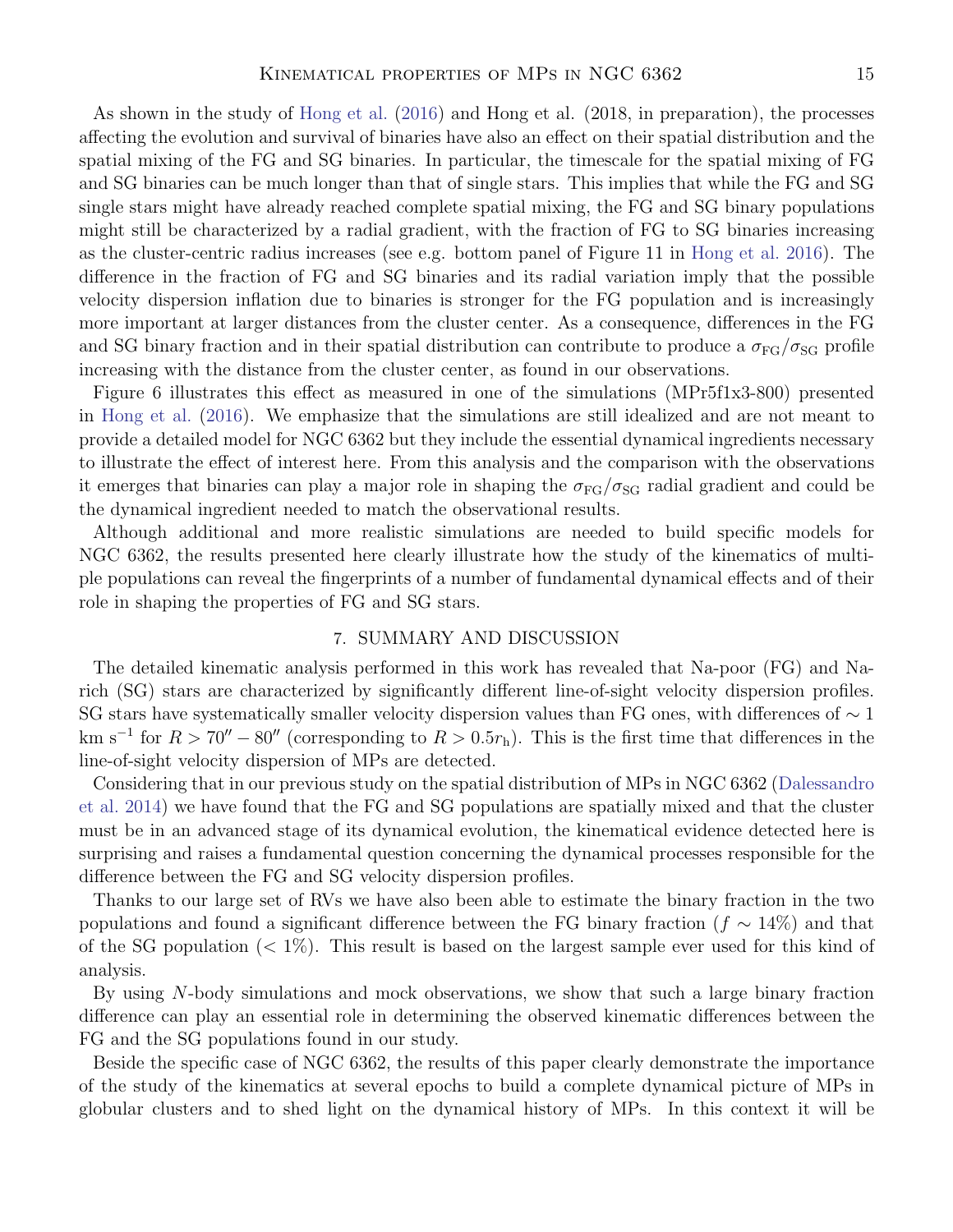#### 16 DALESSANDRO ET AL.

important to extend this kind of analysis to other systems in order to understand whether NGC 6362 is a peculiar case or similar effects are present in all GCs. Moreover, the addition of Gaia proper motions sampling the entire extension of the cluster, will allow us to constrain the degree of anisotropy currently characterizing the system.

More in general, for clusters at different dynamical stages a radial variation of the SG to FG velocity dispersion could be due to a combination of the effect of binaries and a radial gradient in the fraction of SG stars.

Moving a step forward in our comprehension of the kinematics of MPs is, in turn, a key stage in the study of GC formation and evolution.

The authors thank the referee Mario Mateo for the careful reading of the paper and useful comments that improved the presentation of this work. ED aknowledges support from The Leverhulme Trust Visiting Professorship Programme VP2-2017-030.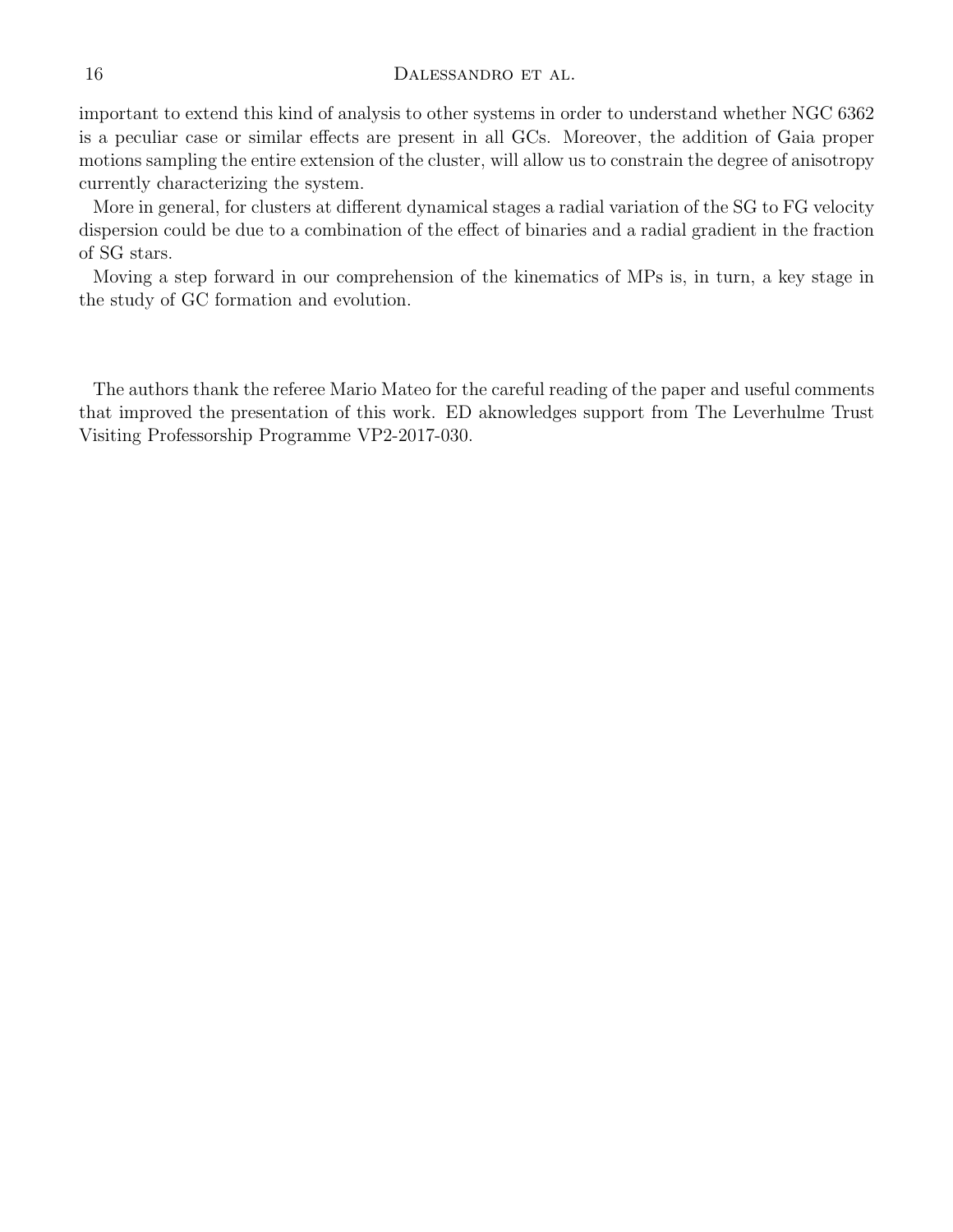#### REFERENCES

- <span id="page-17-11"></span>Bastian, N., Lamers, H. J. G. L. M., de Mink, S. E., et al. 2013, MNRAS, 436, 2398
- <span id="page-17-1"></span>Bastian, N., & Lardo, C. 2017, arXiv:1712.01286
- <span id="page-17-14"></span>Bekki, K. 2010, ApJL, 724, L99
- <span id="page-17-29"></span>Bellazzini, M., Bragaglia, A., Carretta, E., et al. 2012, A&A, 538, A18
- <span id="page-17-18"></span>Bellini, A., Piotto, G., Milone, A. P., et al. 2013, ApJ, 765, 32
- <span id="page-17-22"></span>Bellini, A., Vesperini, E., Piotto, G., et al. 2015, ApJL, 810, L13
- <span id="page-17-2"></span>Bragaglia, A., Carretta, E., D'Orazi, V., et al. 2017, arXiv:1708.07705
- Carney, B. W., Latham, D. W., Stefanik, R. P., Laird, J. B., & Morse, J. A. 2003, AJ, 125, 293
- <span id="page-17-7"></span>Chung, C., Yoon, S.-J., & Lee, Y.-W. 2011, ApJL, 740, L45
- Conroy, C. 2012, ApJ, 758, 21
- <span id="page-17-23"></span>Cordero, M. J., Hénault-Brunet, V., Pilachowski, C. A., et al. 2017, MNRAS, 465, 3515
- <span id="page-17-20"></span>Dalessandro, E., Massari, D., Bellazzini, M., Miocchi, P., Mucciarelli, A., Salaris, M., Cassisi, S., Ferraro, F. R., & Lanzoni, B., 2014, ApJ, 791L, 4
- <span id="page-17-5"></span>Dalessandro, E., Lapenna, E., Mucciarelli, A., et al. 2016, ApJ, 829, 77
- <span id="page-17-8"></span>Decressin, T., Meynet, G., Charbonnel, C., Prantzos, N., & Ekström, S. 2007, A&A, 464, 1029
- Decressin, T., Baumgardt, H., & Kroupa, P. 2008, A&A, 492, 101
- <span id="page-17-10"></span>de Mink, S. E., Pols, O. R., Langer, N., & Izzard, R. G. 2009, A&A, 507, L1
- <span id="page-17-12"></span>Denissenkov, P. A., & Hartwick, F. D. A. 2014, MNRAS, 437, 21
- <span id="page-17-9"></span>D'Ercole, A., Vesperini, E., D'Antona, F., McMillan, S. L. W., & Recchi, S. 2008, MNRAS, 391, 825
- <span id="page-17-13"></span>D'Ercole, A., D'Antona, F., Ventura, P., Vesperini, E., & McMillan, S. L. W. 2010, MNRAS, 407, 854
- <span id="page-17-31"></span>Duquennoy, A., & Mayor, M. 1991, A&A, 248, 485
- Foreman-Mackey, D., Hogg, D. W., Lang, D., & Goodman, J. 2013, PASP, 125, 306
- <span id="page-17-0"></span>Gratton, R. G., Carretta, E., & Bragaglia, A. 2012, A&A Rv, 20, 50
- <span id="page-17-37"></span>Heggie, D., & Hut, P. 2003, The Gravitational Million-Body Problem: A Multidisciplinary Approach to Star Cluster Dynamics, by Douglas Heggie and Piet Hut. Cambridge University Press, 2003, 372 pp.,
- <span id="page-17-15"></span>Hénault-Brunet, V., Gieles, M., Agertz, O., & Read, J. I. 2015, MNRAS, 450, 1164
- <span id="page-17-35"></span>Hong, J., Vesperini, E., Sollima, A., et al. 2016, MNRAS, 457, 4507
- <span id="page-17-34"></span>Hong, J., Vesperini, E., Sollima, A., et al. 2015, MNRAS, 449, 629
- <span id="page-17-33"></span>Hut, P., & Bahcall, J. N. 1983, ApJ, 268, 319
- <span id="page-17-36"></span>King, I. R. 1966, AJ, 71, 64
- <span id="page-17-26"></span>Kirby, E. N., Simon, J. D., & Cohen, J. G. 2015, ApJ, 810, 56
- <span id="page-17-16"></span>Lardo, C., Bellazzini, M., Pancino, E., et al. 2011, A&A, 525, A114
- <span id="page-17-6"></span>Larsen, S. S., Brodie, J. P., Grundahl, F., & Strader, J. 2014, ApJ, 797, 15
- <span id="page-17-21"></span>Larsen, S. S., Baumgardt, H., Bastian, N., et al. 2015, ApJ, 804, 71
- <span id="page-17-32"></span>Lee, H. M., & Nelson, L. A. 1988, ApJ, 334, 688
- <span id="page-17-27"></span>Lind, K., Asplund, M., Barklem, P. S., & Belyaev, A. K., 2011, A&A, 528, 103
- <span id="page-17-30"></span>Lucatello, S., Sollima, A., Gratton, R., et al. 2015, A&A, 584, A52
- <span id="page-17-3"></span>Martocchia, S., Cabrera-Ziri, I., Lardo, C., et al. 2017, arXiv:1710.00831
- <span id="page-17-19"></span>Massari, D., Lapenna, E., Bragaglia, A., et al. 2016, MNRAS, 458, 4162
- <span id="page-17-25"></span>Massari, D., Mucciarelli, A., Dalessandro, E., Bellazzini, M., Cassisi, S., Fiorentino, G., Ibata, R. A., Lardo, C., Salaris, M., 2017, MNRAS, 468, 1249
- Mastrobuono-Battisti, A., & Perets, H. B. 2013, ApJ, 779, 85
- Merritt, D., Meylan, G., & Mayor, M. 1997, AJ, 114, 1074
- Meylan, G., & Mayor, M. 1986, A&A, 166, 122
- <span id="page-17-24"></span>Miholics, M., Webb, J. J., & Sills, A. 2015, MNRAS, 454, 2166
- <span id="page-17-17"></span>Milone, A. P., Piotto, G., Bedin, L. R., et al. 2012, ApJ, 744, 58
- <span id="page-17-4"></span>Mucciarelli, A., Origlia, L., Ferraro, F. R., & Pancino, E., 2009, ApJ, 659L, 134
- <span id="page-17-28"></span>Mucciarelli, A., Bellazzini, M., Ibata, R., et al. 2012, MNRAS, 426, 2889